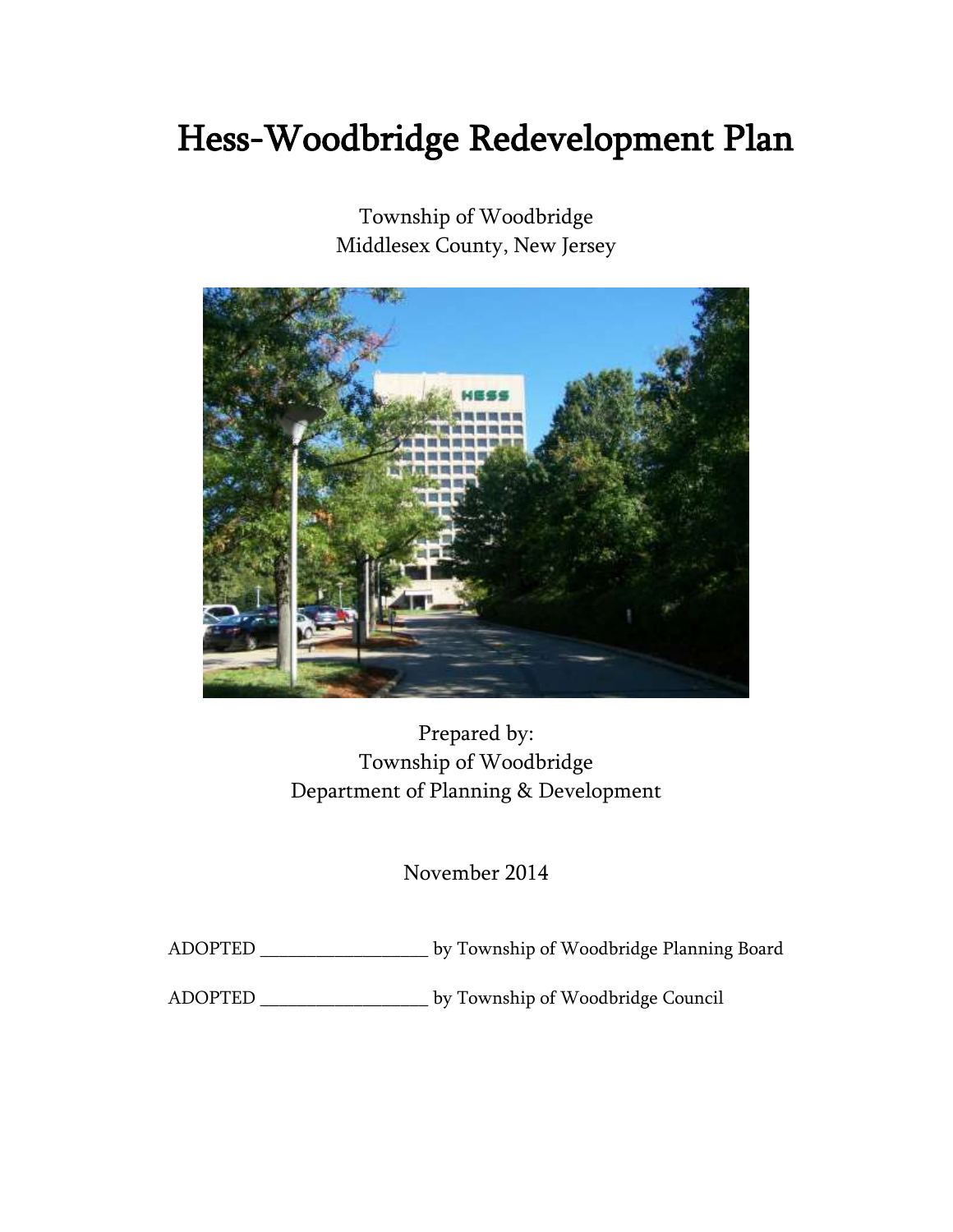# Hess-Woodbridge Redevelopment Plan

Township of Woodbridge

Prepared by Woodbridge Township Department of Planning & Development

> Marta E. Lefsky, A.I.C.P., P.P. License No. 05177

\_\_\_\_\_\_\_\_\_\_\_\_\_\_\_\_\_\_\_\_\_\_\_\_\_\_\_\_\_\_\_

Eric Griffith, A.I.C.P., P.P. License No. 33LI00622200

\_\_\_\_\_\_\_\_\_\_\_\_\_\_\_\_\_\_\_\_\_\_\_\_\_\_\_\_\_\_

Chris Kesici, A.I.C.P., P.P. License No. 33LI00618600

\_\_\_\_\_\_\_\_\_\_\_\_\_\_\_\_\_\_\_\_\_\_\_\_\_\_\_\_\_\_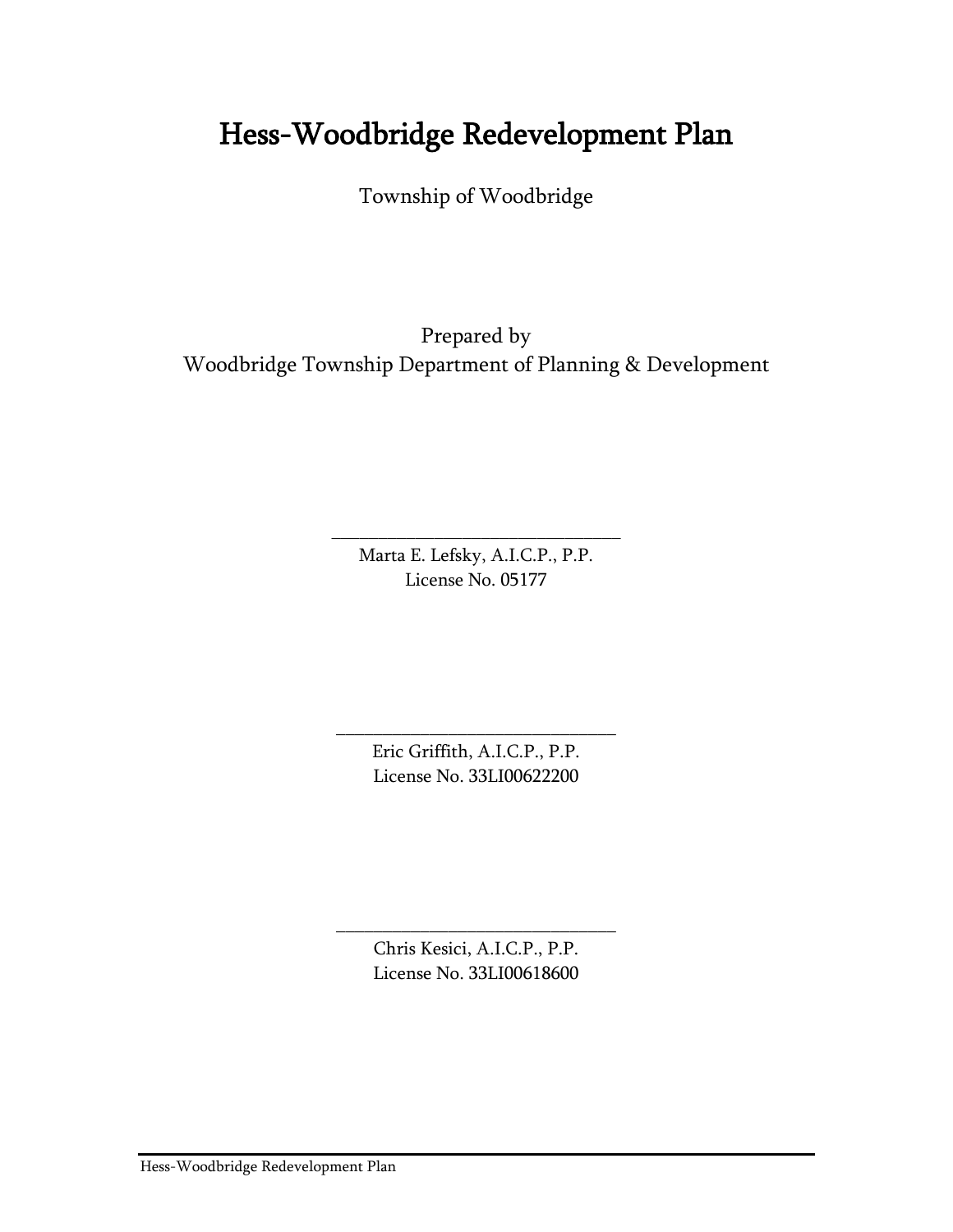### Table of Contents

| HESS-WOODBRIDGE REDEVELOPMENT AREA ZONING STANDARDS 9    |  |  |  |  |
|----------------------------------------------------------|--|--|--|--|
| III. RELATIONSHIP OF PLAN TO THE TOWNSHIP LAND USE AND   |  |  |  |  |
|                                                          |  |  |  |  |
| IV. HESS-WOODBRIDGE REDEVELOPMENT PLAN RELATIONSHIP WITH |  |  |  |  |
|                                                          |  |  |  |  |
|                                                          |  |  |  |  |
|                                                          |  |  |  |  |

### Table of Figures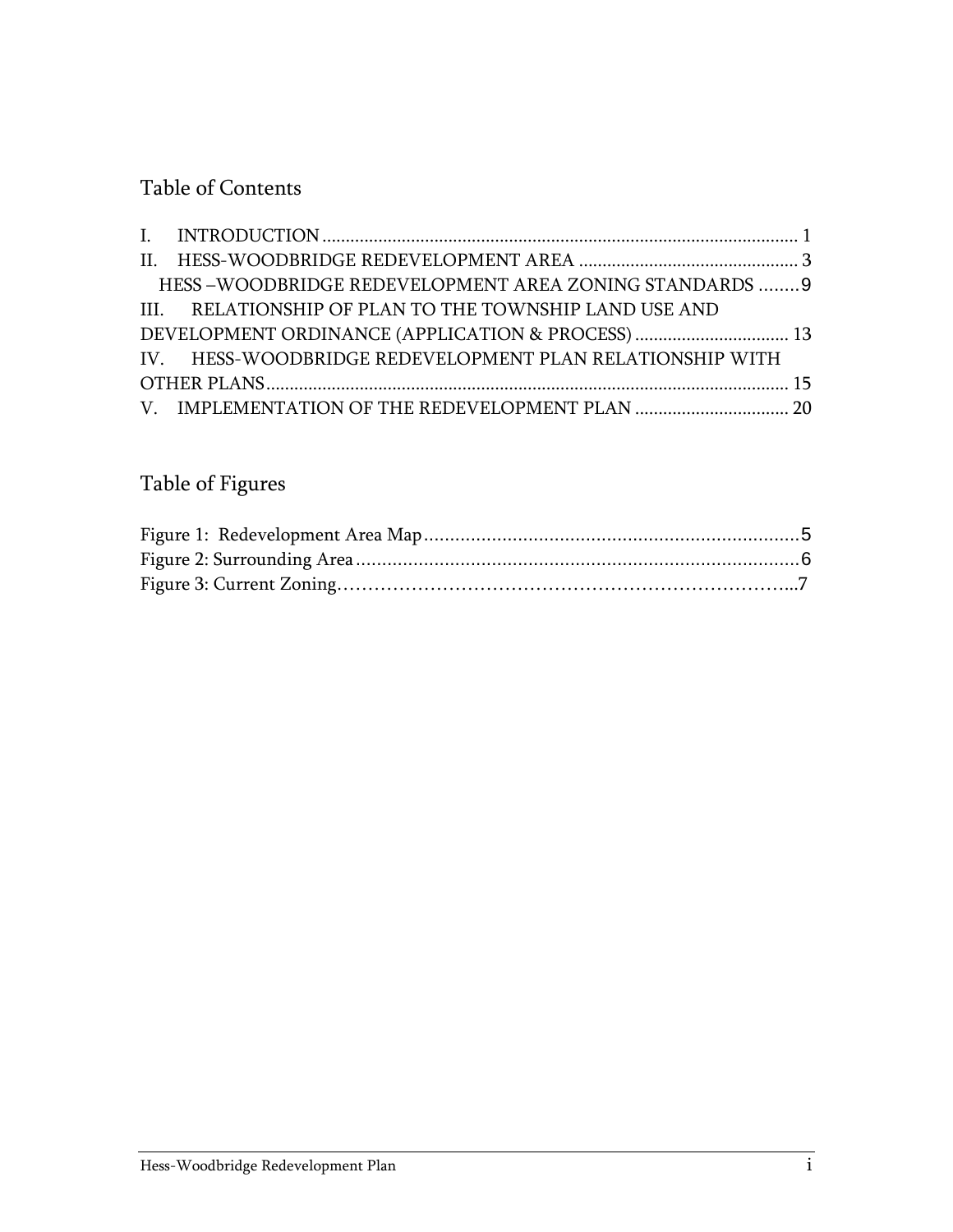# <span id="page-3-0"></span>I. INTRODUCTION

This Redevelopment Plan represents an opportunity for redevelopment of an area located in the heart of the Woodbridge Proper section Woodbridge Township. This plan will foster the transformation of properties into a mix of productive uses in the Hess-Woodbridge area. This area deserves and requires a comprehensive development scheme. The development which ensues from adoption of this plan should be a Planned Development. The Redevelopment Area is a highly desirable location for people to reside and businesses to thrive.

The redevelopment of these properties presents unique challenges. In response to the physical and economic conditions in this area, the Township Council requested that the Planning Board evaluate the properties in this Woodbridge Proper location as a "noncondemnation area in need of redevelopment" on October 7, 2014. The Council concluded that the area did meet the criteria to be designated as a "non-condemnation area in need of redevelopment" on November 10, 2014.

#### STATUTORY REQUIREMENTS

According to the Local Redevelopment and Housing Law (N.J.S.A. 40:A 12A-1, et. seq.) the Redevelopment Plan shall include an outline for the planning, development, redevelopment or rehabilitation of the project area sufficient to indicate:

- Its relationship to definitive local objectives as to appropriate land uses, density of population and improved traffic and public transportation, public utilities, recreational and community facilities and other public improvements;
- Proposed land uses and building requirements in the project area;
- Adequate provision for the temporary and permanent relocation as necessary of residents in the project area, including an estimate of the extent to which decent, safe, and sanitary dwelling units, affordable to displaced residents will be available in the existing local housing market;
- An identification of any property within the Redevelopment Area proposed to be acquired in accordance with Redevelopment Plan;

\_\_\_\_\_\_\_\_\_\_\_\_\_\_\_\_\_\_\_\_\_\_\_\_\_\_\_\_\_\_\_\_\_\_\_\_\_\_\_\_\_\_\_\_\_\_\_\_\_\_\_\_\_\_\_\_\_\_\_\_\_\_\_\_\_\_

Any significant relationship of the Redevelopment Plans to: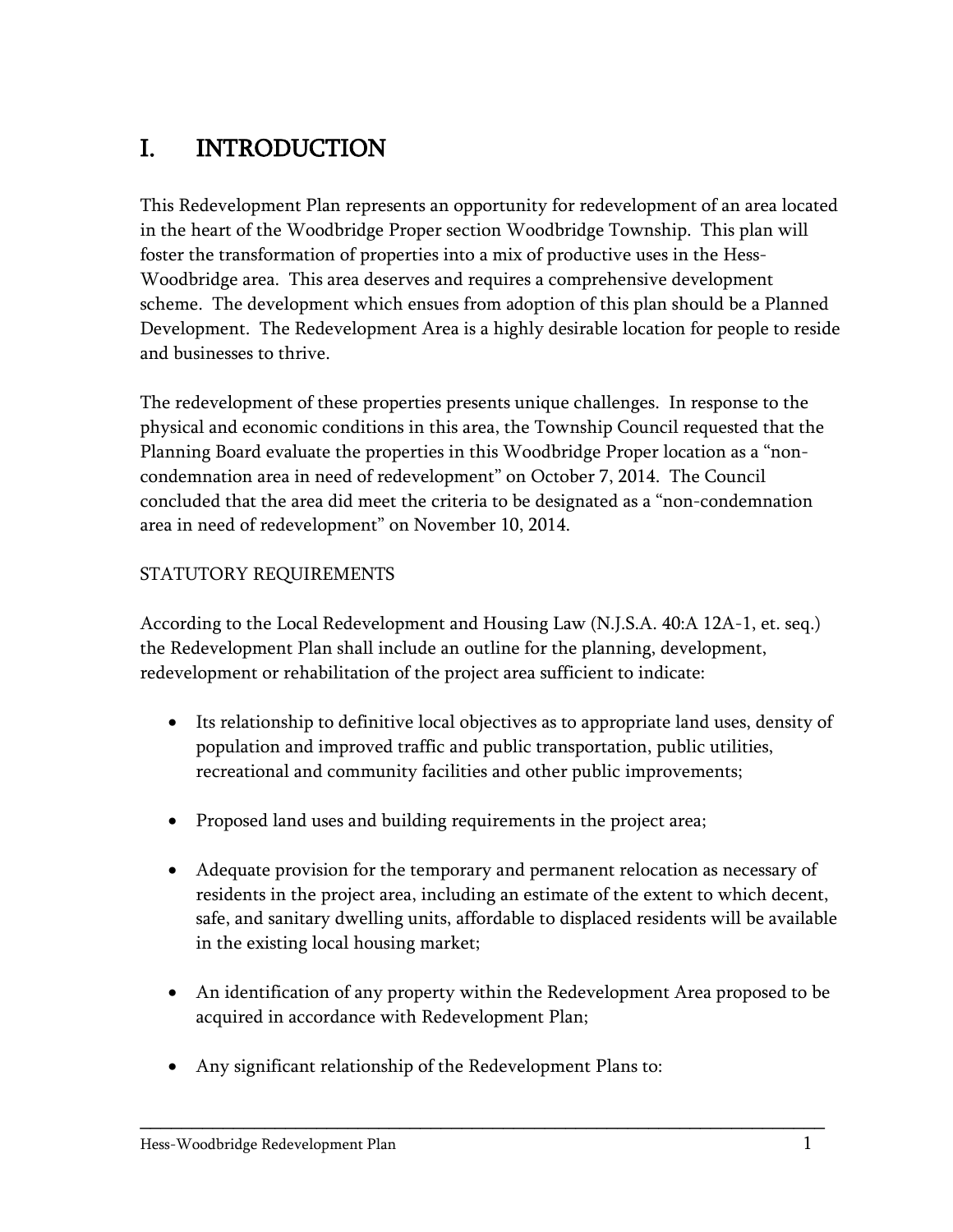A) The Master Plans of contiguous municipalities;

B) The Master Plan of the County in which the municipality is located; and;

C) The State Development and Redevelopment Plans adopted pursuant to the "State Planning Act."

#### AFFORDABLE HOUSING

Any construction of new housing units presents an opportunity to contribute to the Township's affordable housing stock in accordance with the relevant case law, statutes and regulations in effect at the time of an approval for development of the property.

#### PLANNING CONTEXT

The Township of Woodbridge is 24.2 square miles in size and has a population of approximately 100,000 people. Located in northeastern Middlesex County, Woodbridge is known for is its central location in the state and accessibility from numerous state highways, including the Garden State Parkway and the New Jersey Turnpike. The Township contains 10 sections: Avenel, Colonia, Fords, Hopelawn, Iselin, Keasbey, Menlo Park Terrace, Port Reading, Sewaren and the Woodbridge Proper section of the Township. The Township of Woodbridge is bordered by Clark Township, the City of Rahway, the City of Linden, and Union County to the north; the Borough of Carteret, the Arthur Kill and the City of Perth Amboy to the east; the Raritan River to the south; and Edison Township to the west.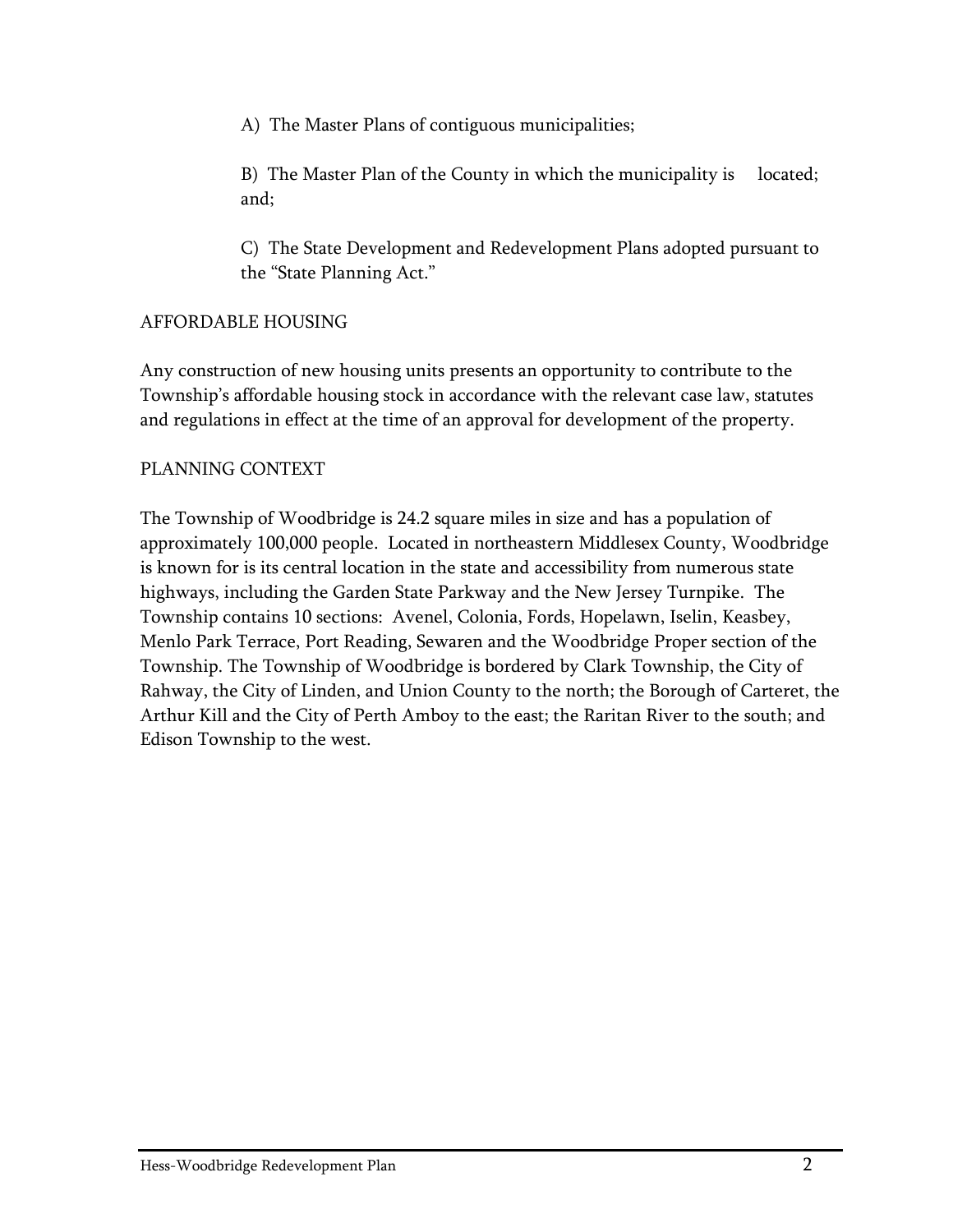# <span id="page-5-0"></span>II. HESS-WOODBRIDGE REDEVELOPMENT AREA

The Hess-Woodbridge Redevelopment Area is located on the Woodbridge Proper section of the Township. The Woodbridge section of the Township is generally bound by the city of Perth Amboy to the south, Fords to the west, Iselin and Avenel to the north, and Sewaren to the east. The Woodbridge section of the Township consists of the central business district, mostly residential neighborhoods, and commercial uses along Route 1, Route 9, and Route 35. There are some industrial uses in the section, as well. The subject property is located in a commercial area along Route 9 and Main Street.

The Hess-Woodridge Redevelopment Area is located on the southbound side of Route 9 and eastbound side of Main Street. The New Jersey Turnpike is located immediately south of the property. The total acreage of the redevelopment area is approximately 57 acres. The following seven properties comprise the Hess-Woodbridge Redevelopment Area.

| <b>Block</b> | Lot   | <b>Address</b>            |
|--------------|-------|---------------------------|
| 196.01       | 10.01 | <b>Main Street</b>        |
| 196.02       | 10    | <b>Mutton Hollow Road</b> |
| 235          | 4.034 | 1051 US Highway 9S        |
| 235.01       | 1.01  | 1 Hess Plaza              |
| 237          | 2.03  | 447-459 Main Street       |
| 238          | 1     | 425 Main Street           |
| 238          | 3.04  | 401 Main Street           |

A creek and wetlands exist on the site. Beginning in the northeastern corner of the site, the creek and wetlands traverse the site to the NJ Turnpike.

The Woodbridge Redevelopment Area is accessible from Main Street (CR 514) and Route 9. Two interior roads exist in the redevelopment area: Mutton Hollow Road and Antares Drive. Mutton Hollow Road cuts through the middle of the property. It is accessible by Route 9 and connects to Woodbridge Center Drive. Antares Drive is an offshoot of Mutton Hollow Road and connects to Main Street.

The Redevelopment Area is located across from Crosspointe Center which has 400,000 square feet of retail space and includes a Wegmans supermarket, bank, Panera Bread café, Lowe's Home Improvement store, and smaller stores. The Woodbridge Community Center is located just on the other side of Main Street. The Community Center features an indoor pool, roller rink, ice skating rink, fitness room, outdoor miniature golf, game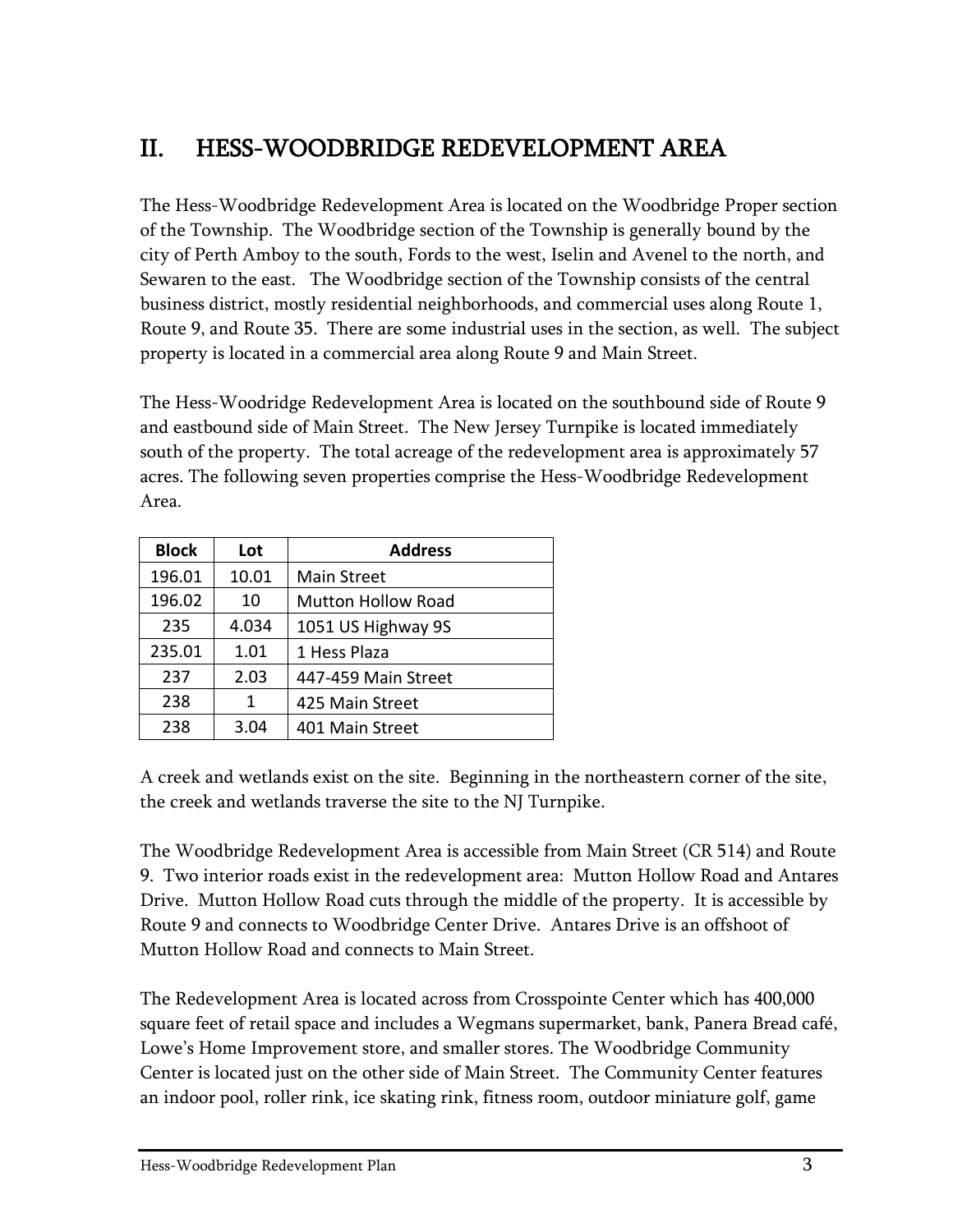rooms, and year-round youth activities. Woodbridge Center Mall is ¾ of a mile away from the site on Woodbridge Center Drive. Downtown Woodbridge is located less than a mile east of the redevelopment area along Main Street. Downtown Woodbridge features fine dining, a micro-brewery, shops, banks, and the Township Municipal Complex. The Woodbridge Train Station is also located downtown with service to Newark, New York City and shore points. Community events take place downtown, such as annual parades, concerts, farmers' market, and street fairs.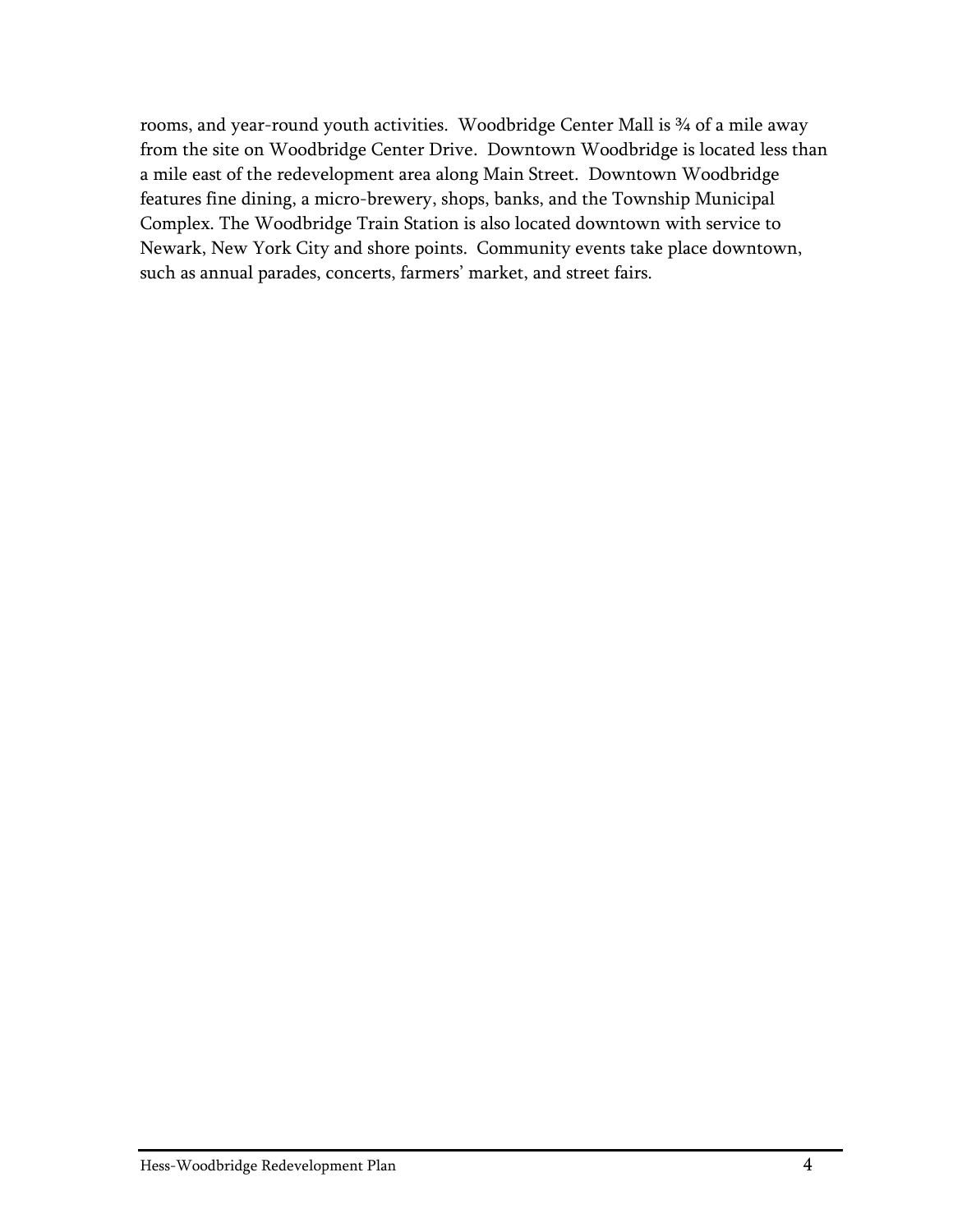<span id="page-7-0"></span>Elock238 Block 235 Lot 4.034  $\mathbf{v}$ Block 238 JHP Block 237 **HARRI** 開開 THE ANAN ANTA eleck (CSO<mark>).</mark><br>Lekt**OO**) **IIII** Block-235.01 36 2007 24 Lot 101 \*\*\* **Albert** ANF Block 196.02-<br>Lot 10 **SEYVER** Legend Prepared by the<br>Department of Planning & Development Plan Area November 2014 200 400 800 Feet

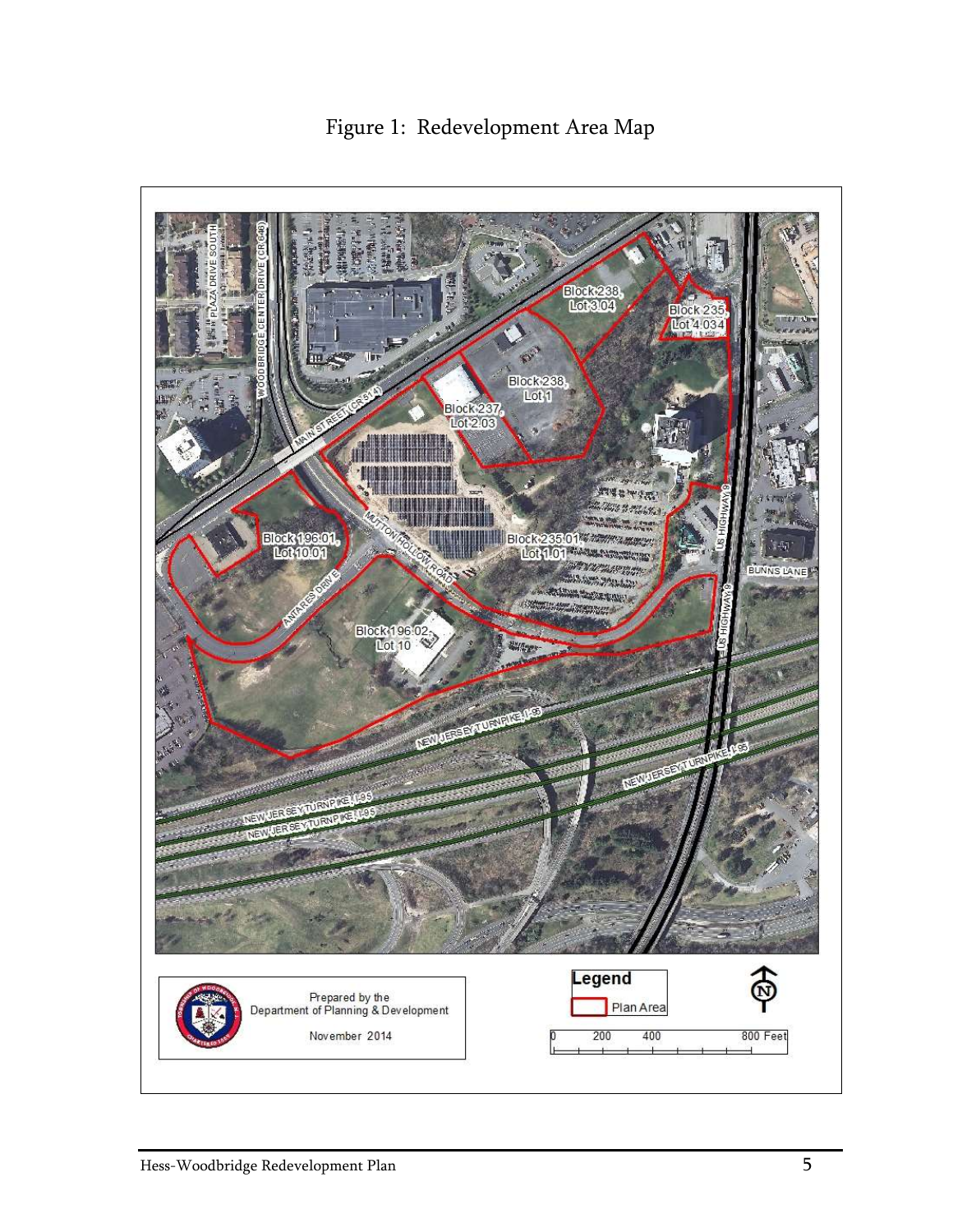### Figure 2: Surrounding Area

<span id="page-8-0"></span>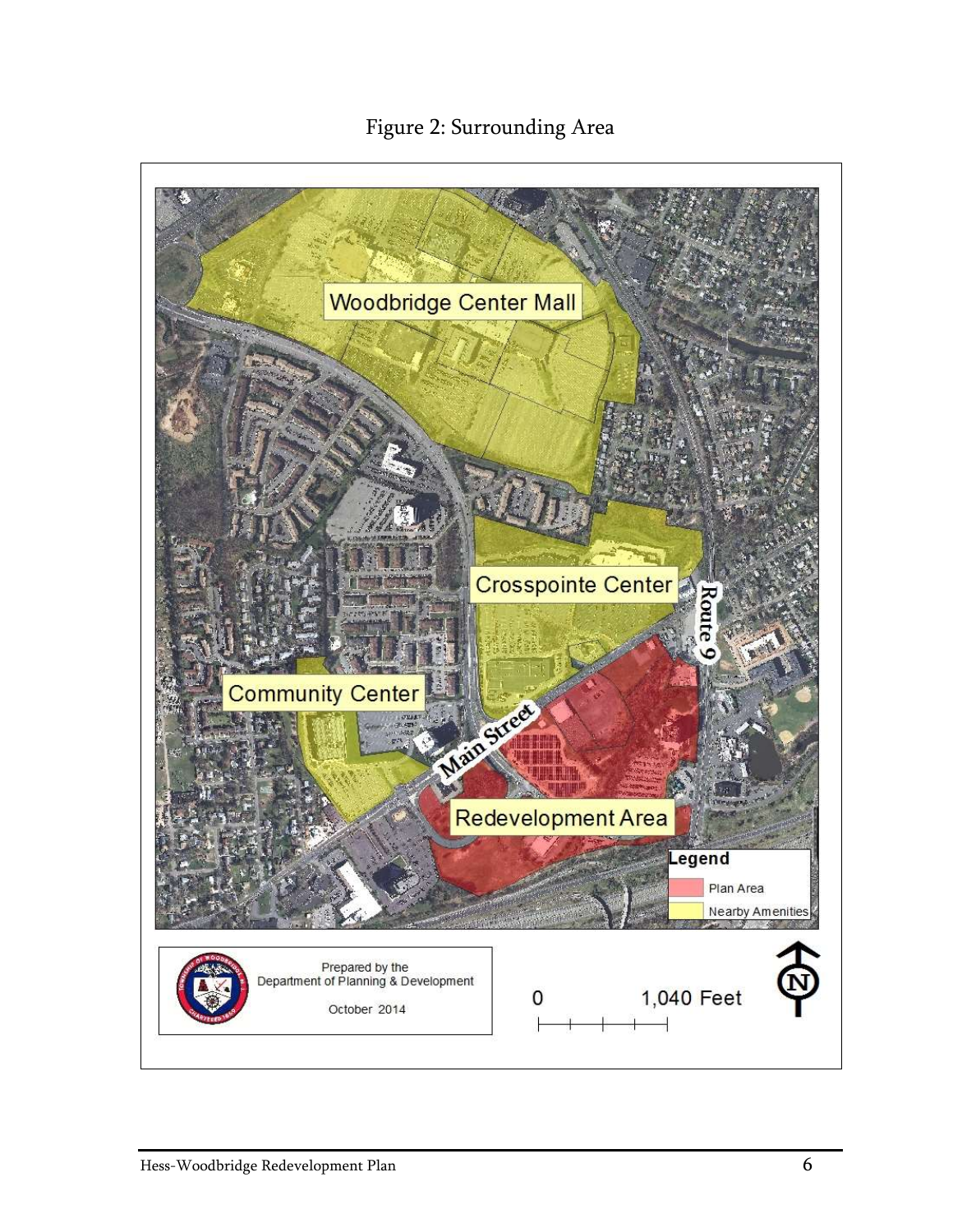Figure 3: Current Zoning

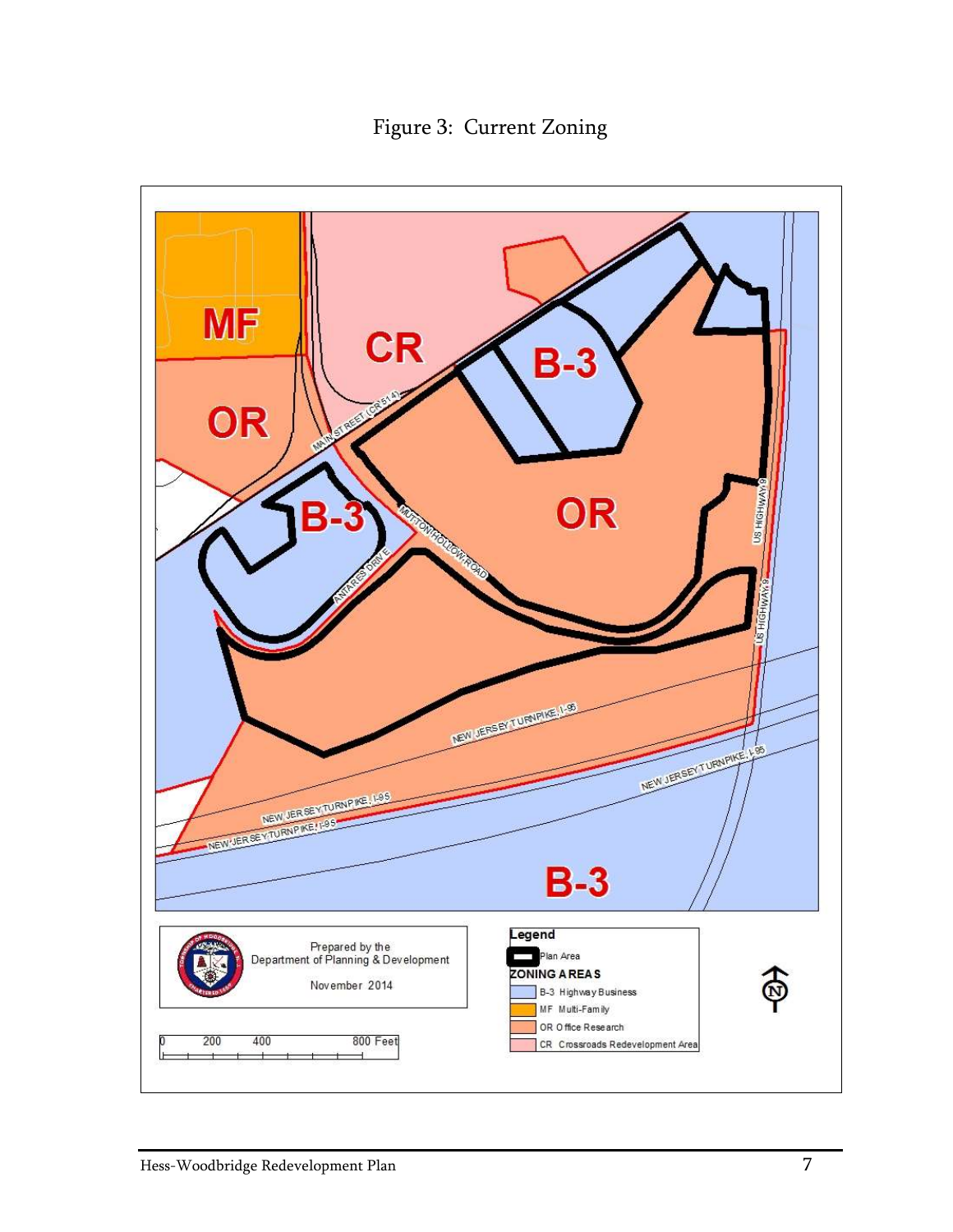#### HISTORY OF WOODBRIDGE PROPER

The Township of Woodbridge is the first incorporated township in the state of New Jersey. The Woodbridge Proper section of Woodbridge Township is one of the earliest settled sections of the Township. Woodbridge Proper has been the location of the downtown central business district and is where some of the first community facilities were built, such as townhall, schools, fire houses, libraries, and churches. Woodbridge was known for clay mining in the late nineteenth and early twentieth centuries. Woodbridge Center Mall opened in 1971 on the site of a former clay pit.

Woodbridge Proper has one of the three New Jersey Transit train stations.

#### MASTER PLANNING AND ZONING DESIGNATION HISTORY

The 2009 Township Master Plan recognizes that the current land use for this area as commercial and industrial. The current zoning for this area is OR: Office Research and B-3: Highway Business Zone. The land use and zoning have not changed since the 1990 Master Plan. The current Master Plan recommends this area continue to be utilized as an Office Research and Highway Business area.

#### PLAN GOALS

The overall goal of this Redevelopment Plan is to address the existing conditions that have negatively impacted the Area and comprehensively upgrade the area for redevelopment. The Township aims to reach the following goals:

- To stimulate economic investment in the Area;
- To promote the effective use of all the Redevelopment Area properties and to increase property tax base;
- To provide for additional housing opportunities to residents;
- To redevelop the area into a vibrant mixed use area, including offices, retail and residential uses;
- To promote environmental sustainability and the use of energy-efficient buildings.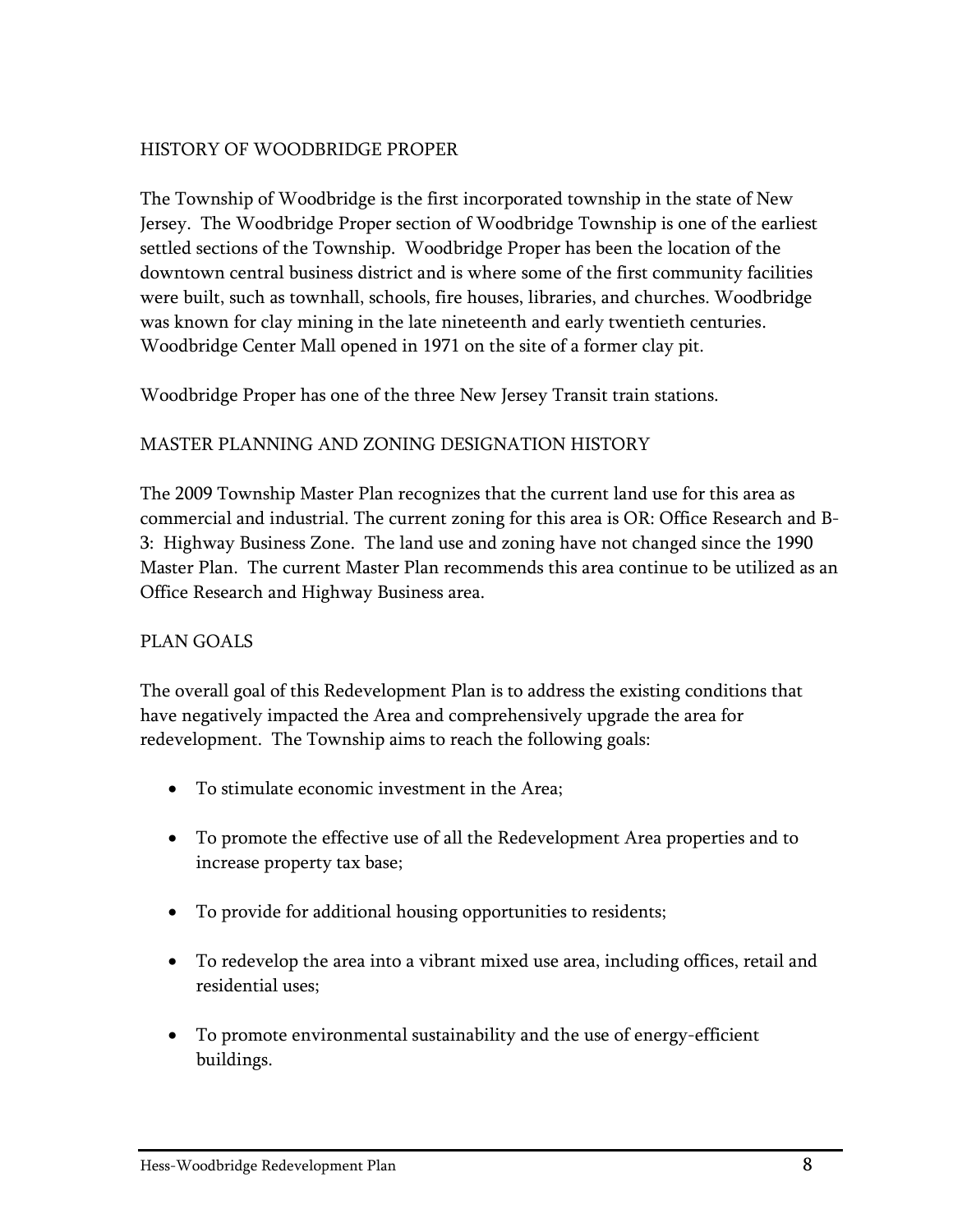#### <span id="page-11-0"></span>HESS –WOODBRIDGE REDEVELOPMENT AREA ZONING STANDARDS

The purpose of this Redevelopment Area is to enhance current opportunities for this commercial area; to promote compatible land use development of attractive building groups; and to improve and provide for the efficient and safe traffic flow within.

#### Permitted Uses:

A mix of diverse, compatible uses is encouraged:

Permitted principal uses shall include, at a minimum:

- Offices, including buildings for administrative, business, educational, medical and/or professional purposes;
- Medical care facilities;
- Research and development, including activities of an engineering, medical or scientific nature;
- Data processing and computer operations;
- Governmental, educational or cultural facilities;
- Hotels and conference centers, which may include food service, cafés or restaurants with provisions for serving alcohol and other related commercial/convenience uses;
- Retail sales and service establishments, including big box retail, financial institutions, banks (including drive-through banks), pharmacies and dry cleaning facilities;
- Restaurants (including drive-in and fast food);
- Taverns and bars;
- Multi-family residential, including apartment buildings, condominiums and townhomes;
- Family oriented entertainment opportunities;
- Lifestyle Centers featuring shopping, pedestrian circulation, entertaining attractions in concert with the downtown business district;
- Solar field (limited to existing site).

The Township will consider amendment to this plan for other compatible activities.

Permitted accessory uses shall include, at a minimum:

Parking structures for storage of vehicles operated as part of a permitted use; and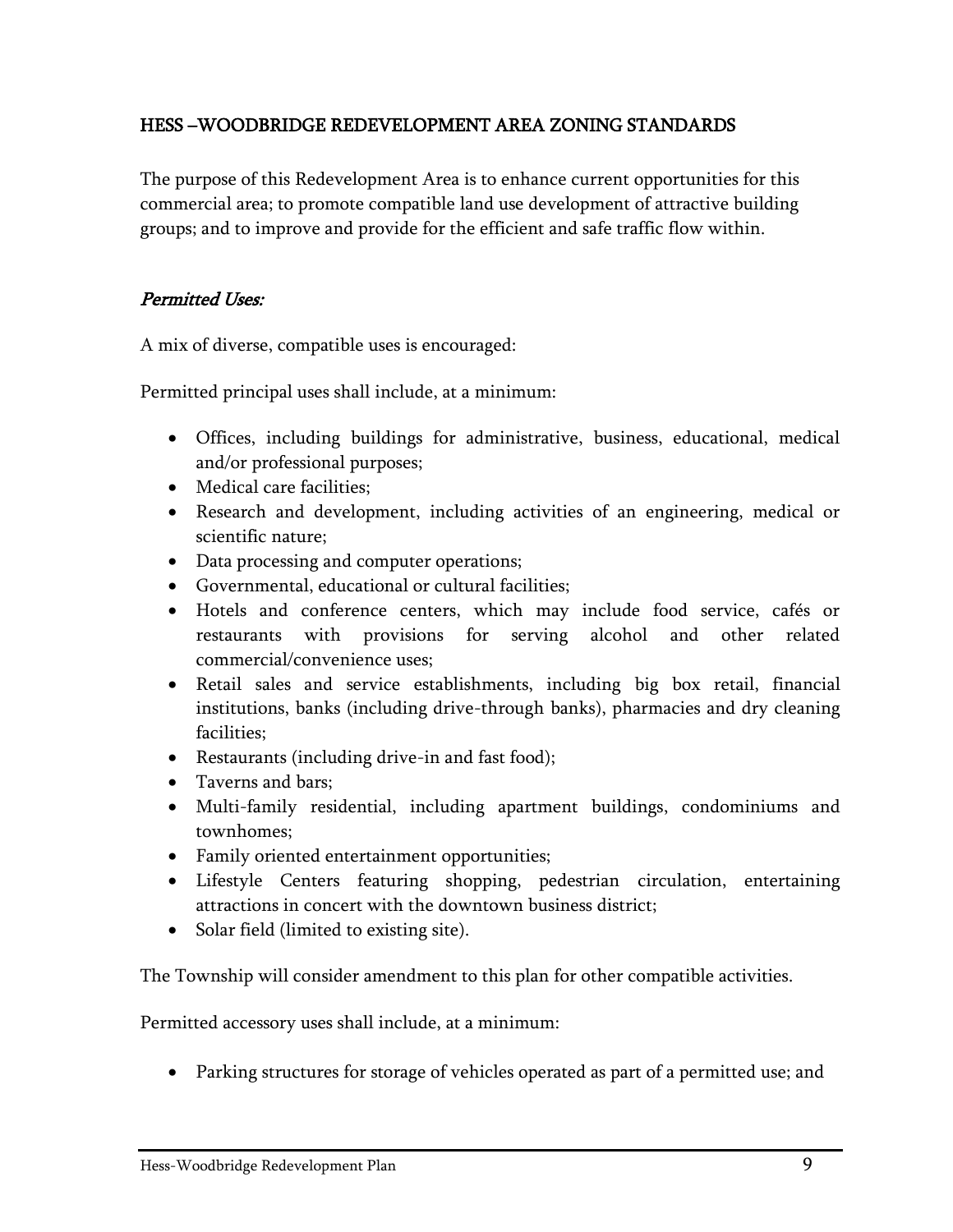Other customary accessory uses and structures which are incidental to the principal structure or use.

#### Bulk Standards:

Principal Building:

- Minimum lot size: 1 acre;
- Minimum front yard setback: 30 feet;
- Minimum side-yard setback: 20 feet;
- Minimum rear-yard setback: 30 feet;
- Maximum building height: 13 stories, excluding mechanical and/or electrical equipment and penthouses, and excluding stories devoted in whole or in part to structured parking, cellars, and/or basements;
- Maximum Lot Coverage (including principal and accessory buildings): 50%;
- Maximum Impervious Surface Cover age: 75%; provided, however, that the square footage of any green roof permanently affixed to the roof structure on a property shall be excluded from the total square footage of impervious surface coverage on such property.

Accessory Buildings:

Accessory Buildings shall conform to the same height and setback requirements as the principal building, except as set forth below:

Minimum front-yard, side yard, and rear-yard setback: 10 feet.

#### Green Buildings:

- All buildings are encouraged to be LEED-certified or equivalent buildings;
- Proposed energy saving techniques shall be considered as part of architectural plans and renderings;
- New development or rehabilitation of existing buildings should employ green building practices (refer to the Township's Green Building Checklist).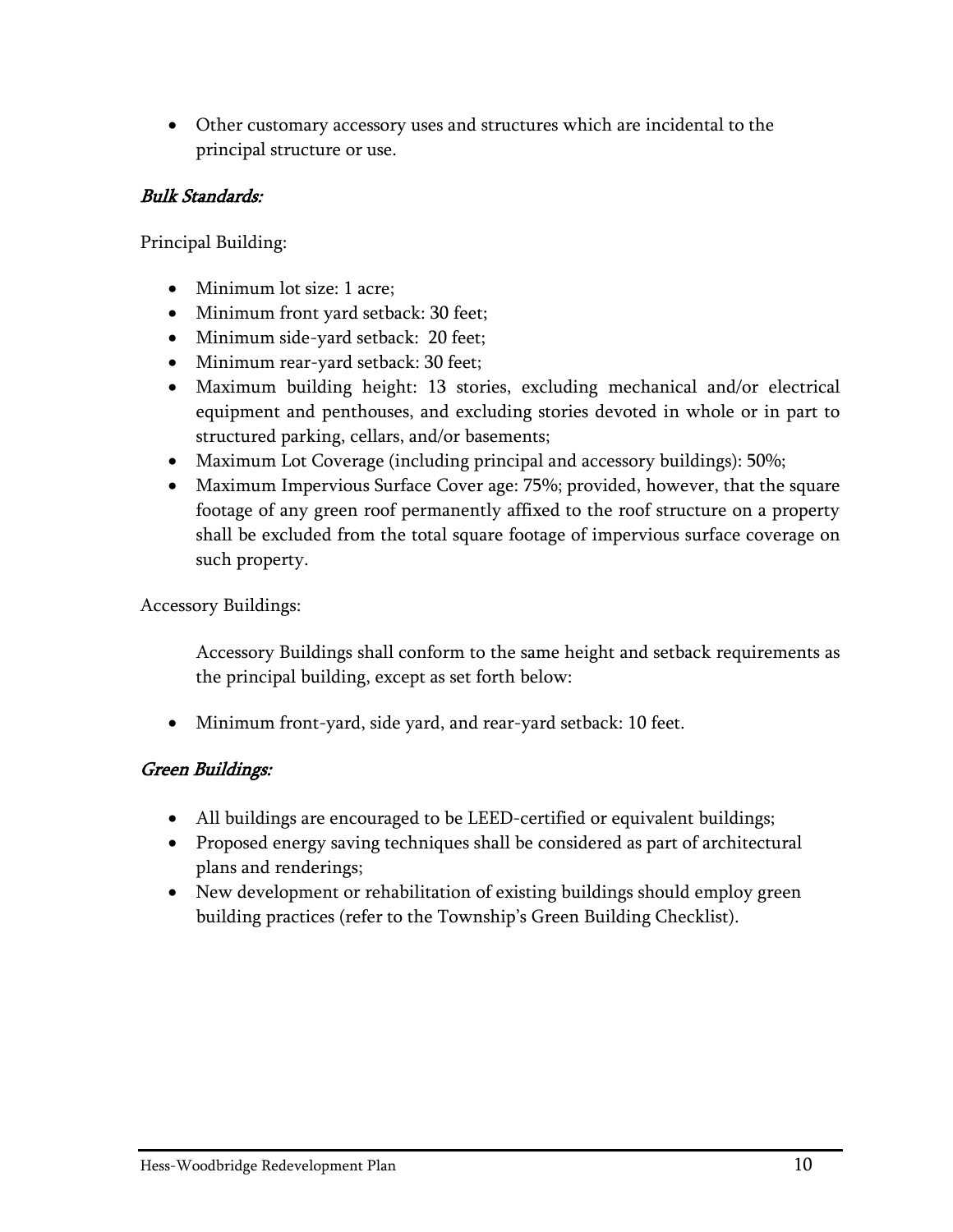#### Additional Standards:

#### Shared Parking:

Shared parking spaces shall be permitted to promote efficiency. Where a shared parking analysis is submitted to the Planning Board, as part of a land use approval application, that demonstrates multiple uses may share parking spaces, which will effectively serve such uses, the total number of required space may accordingly be reduced from the total that would otherwise be required for each individual use.

#### Parking & Loading Spaces:

The required size of parking spaces in the Redevelopment Area shall be as follows:

- At grade, perpendicular parking spaces: 9 feet wide x 18 feet long;
- Structured/garage parking: 8.5 feet wide x 18 feet long;
- Parallel parking spaces: 7 feet wide x 22 feet long;
- Compact parking spaces in structured/garage parking: 8 feet x 16 feet, provided that compact spaces shall not exceed 10% of the total number of spaces provided.

The required number of residential parking spaces:

 Minimum number of spaces shall comply with Residential Site Improvement Standards.

The required number of non-residential parking spaces:

 Minimum number of spaces shall be as set forth in the Land Use and Development Ordinance of the Township of Woodbridge.

The required number of loading spaces in the Redevelopment Area shall be as follows:

- 1 minimum loading space required for each office building;
- 1 minimum loading space required for each hotel building;
- 1 minimum common loading space for each retail structure, the adequacy of which will be reviewed by the Planning Board as part of a development application.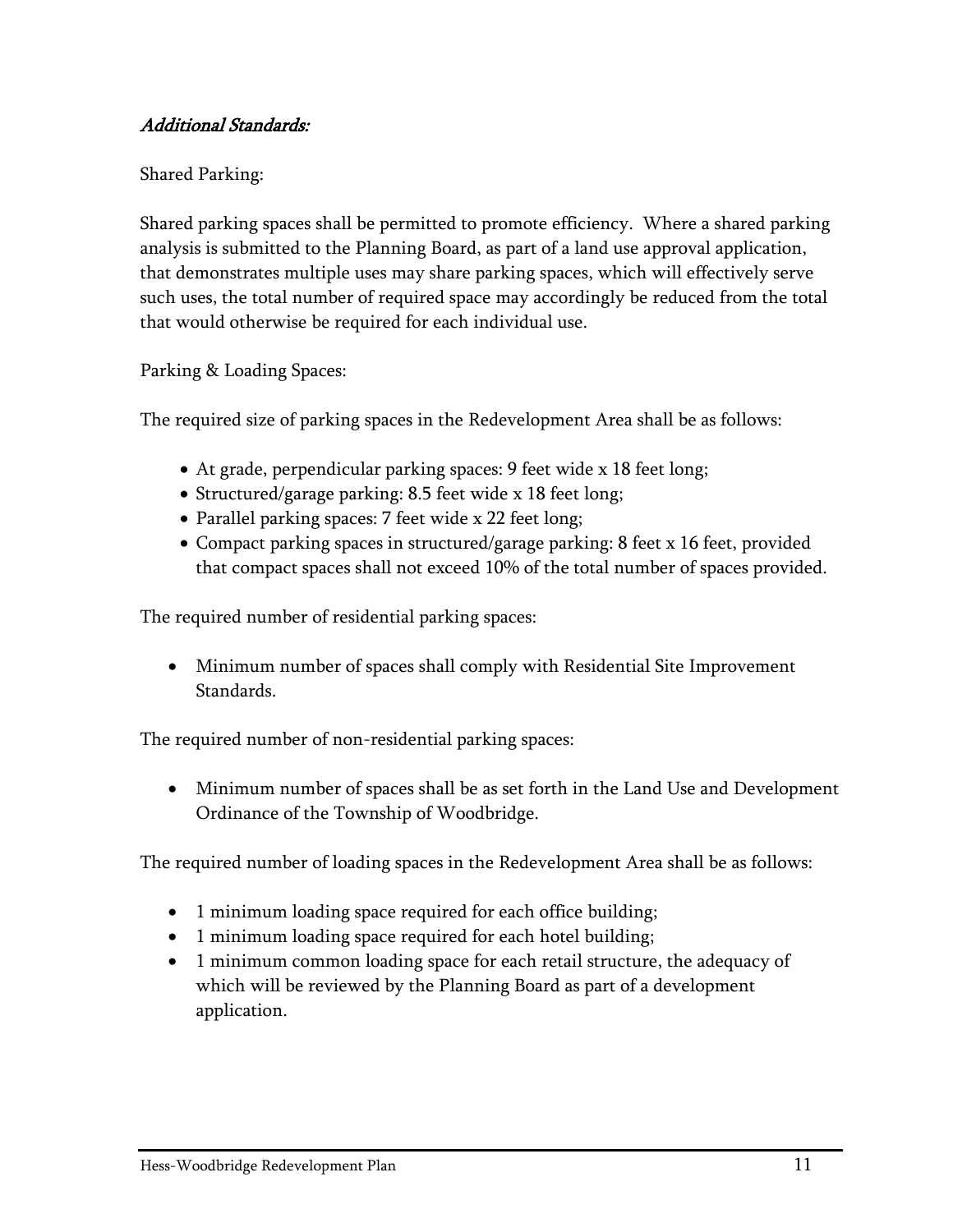Lighting and Signage:

 Lighting and Signage shall be in accordance with the requirements set forth in the Land Use and Development Ordinance.

Circulation:

Bike lanes and walkways should be considered at appropriate locations.

#### Street Vacation:

 Upon application by the redeveloper, where appropriate in order to create the most effective development parcels, the Town is willing to consider and take appropriate action, pursuant to State statute, to vacate streets in the Area; especially to alleviate existing traffic concerns.

Landscaping and Replacement of Trees:

- Minimum landscape coverage limits for Redevelopment Zone sites shall be: twenty percent (20%);
- Landscaped area required: In calculating the landscaped areas, the areas of plazas, open pedestrian shopping malls, sitting areas, green roofs, pools and fountains shall be included. For purposes of this subsection, the landscaping in areas of a paved parking lot shall not be included for purposes of determining the percentage of the site that shall be devoted to landscaped areas. There shall be no landscaping required within the paved parking areas of a parking lot containing one hundred fifty (150) spaces or less. In parking lots containing more than one hundred fifty (150) spaces, landscaping may be allowed within the paved parking areas of the parking lot;
- Any trees removed shall be in accordance with the tree replacement ordinance of the Land Use and Development Ordinance.

Multiple Buildings and Uses:

A lot in the Redevelopment Area may contain multiple principal buildings and uses, and multiple accessory buildings and uses.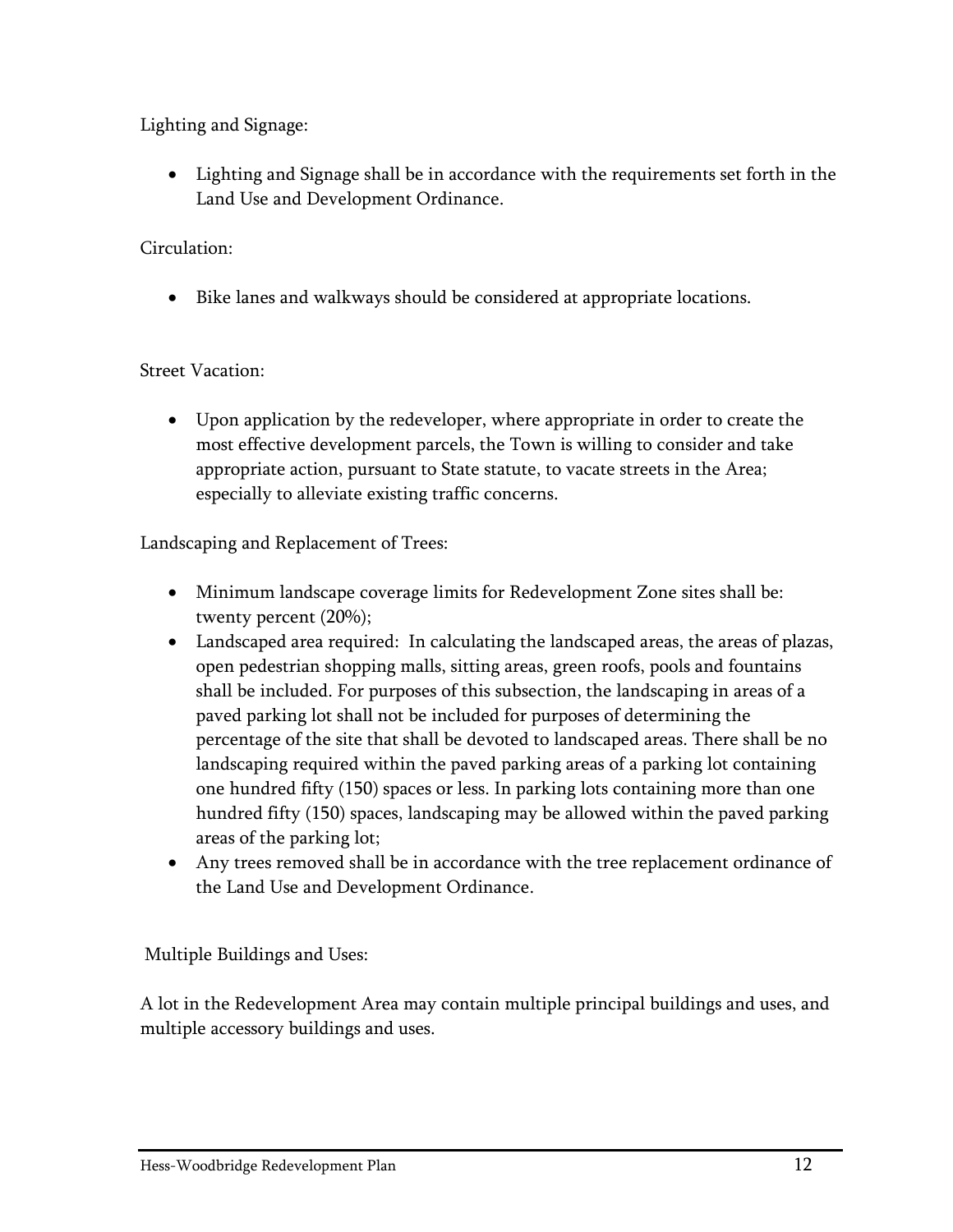# <span id="page-15-0"></span>III. RELATIONSHIP OF PLAN TO THE TOWNSHIP LAND USE AND DEVELOPMENT ORDINANCE (APPLICATION & PROCESS)

The Redevelopment Areas shall be redeveloped in accordance with the standards detailed in this Redevelopment Plan. This Plan supersedes the use and bulk provisions of the Township Land Use and Development Ordinance (Chapter 150) for the Redevelopment Area unless specifically referenced. Other Township regulations affecting developments that are in conflict are superseded by this Plan; however, existing engineering standards, performance standards and definitions shall apply.

In connection with site plan or subdivision applications, the Planning Board may grant deviations from the regulations contained within this Redevelopment Plan where by reason of exceptional narrowness, shallowness or shape of a specific piece of property or by reason of exceptional topographic conditions, pre-existing structures or physical features uniquely affecting a specific piece of property, or by reason of an extraordinary and exceptional situation uniquely affecting a specific piece of property or the structures lawfully existing thereon, the strict application of any provision of, or regulation adopted pursuant to this Redevelopment Plan would result in peculiar and exceptional practical difficulties to, or exceptional or undue hardship upon, the developer or redeveloper of such property. The Planning Board may also grant a deviation from the regulations contained within this Redevelopment Plan related to a specific piece of property where the purposes of this Redevelopment Plan would be advanced by such deviation from the strict application of the requirements of this Plan and the benefits of granting the deviation would outweigh any detriments. In connection with site plan or subdivision applications, the Planning Board may grant deviations from the regulations contained within this Redevelopment Plan, pursuant to the criteria of N.J.S.A. 40:55D-70c(1) and (2) for bulk variances, and such deviations shall not be considered an amendment to this Redevelopment Plan. No deviations may be granted under the terms of this section unless such deviations can be granted without resulting in substantial detriment to the public good and will not substantially impair the intent and purpose of the Redevelopment Plan.

The Planning Board may grant exceptions or waivers of design standards from the requirements for site plan or subdivision approval as may be reasonable and within the general purpose and intent of the provisions for site plan review and/or subdivision approval within the Plan, if the literal enforcement of one or more provisions of the Plan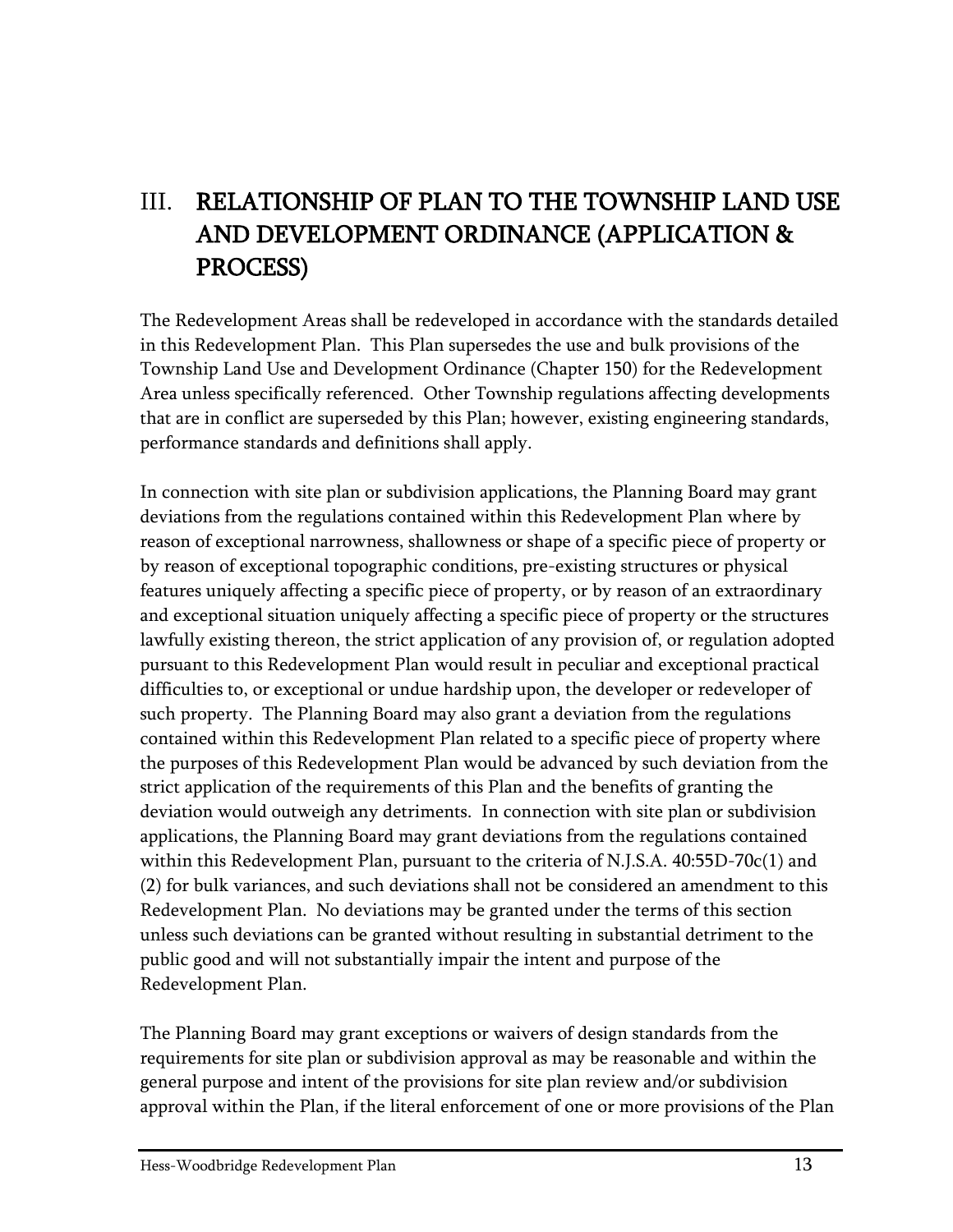is impracticable or would exact undue hardship because of peculiar conditions pertaining to this site. No deviations may be granted which will result in permitting a use that is not a permitted use within this Redevelopment Plan. Any deviations from standards of this Plan that results in a "d" variance pursuant to N.J.S.A. 40:55D-70d shall be addressed as an amendment to the Plan rather than via variance relief through the Township's Zoning Board of Adjustment. An application requesting a deviation from the requirements of this Redevelopment Plan shall provide public notice of such application in accordance with the public notice requirement set forth in N.J.S.A. 40:55D-12. All development must be approved by the Planning Board and shall be submitted through the normal site plan and subdivision procedures as identified as N.J.S.A. 40:55D, et seq.

Final adoption of this Redevelopment Plan by the Township Council shall be considered an amendment to the Township of Woodbridge Land Use and Development Ordinance and Zoning Map. Unless otherwise defined in the Plan, terms used in this Plan shall have the same meaning as defined in the Township's Land Use and Development Ordinance.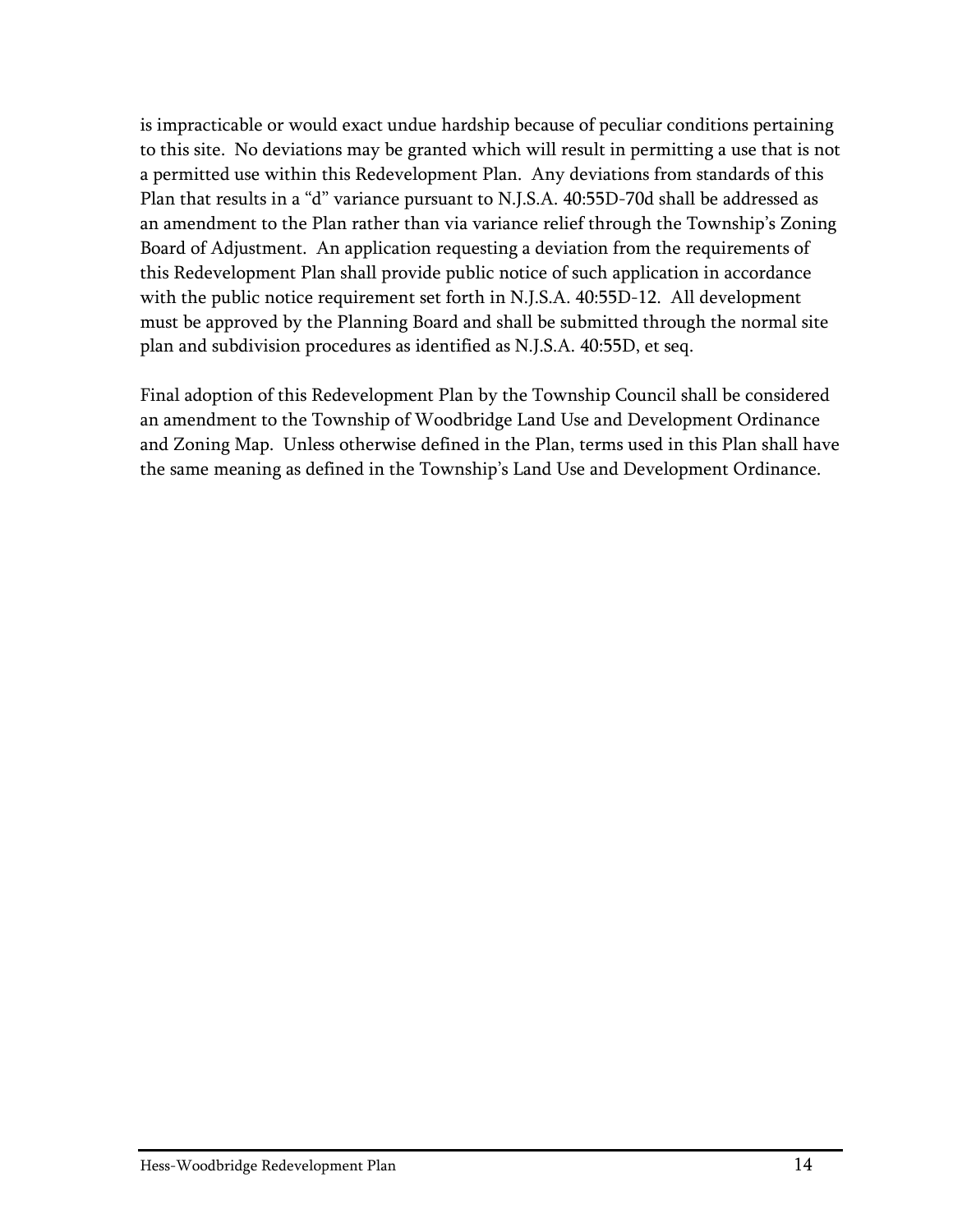# <span id="page-17-0"></span>IV. HESS-WOODBRIDGE REDEVELOPMENT PLAN RELATIONSHIP WITH OTHER PLANS

#### RELATIONSHIP TO THE TOWNSHIP MASTER PLAN

The Township of Woodbridge's last comprehensive Master Plan was prepared in February 2009. The Master Plan recommended this area be devoted to Office Research and Highway Business uses.

The Master Plan adopted the following goals that are relevant to this Plan:

- To ensure the integrity of existing residential areas preventing intrusion of nonresidential uses into residential neighborhoods;
- To preserve the existing character consistent with current development patterns through zoning standards that correspond to existing development patterns;
- To permit residential uses at appropriate densities in locations accessible to major roadways, commercial services, public facilities and traditional downtown areas;
- To encourage and control commercial development by limiting regional commercial and office development to major highway corridors;
- To expand retail and service activities in appropriate locations to meet the future shopping needs of Township residents;
- To minimize conflicts between residential and non-residential development through appropriate lighting, buffering/landscaping, loading, parking and storage standards;
- To continue attracting premier Retail, Industrial and Office end users to the Township;
- To expand and protect the Township's ratable base through the attraction and retention of nationally known and respected companies;
- To encourage the provision of convenient well-located community facilities for all residents of the Township;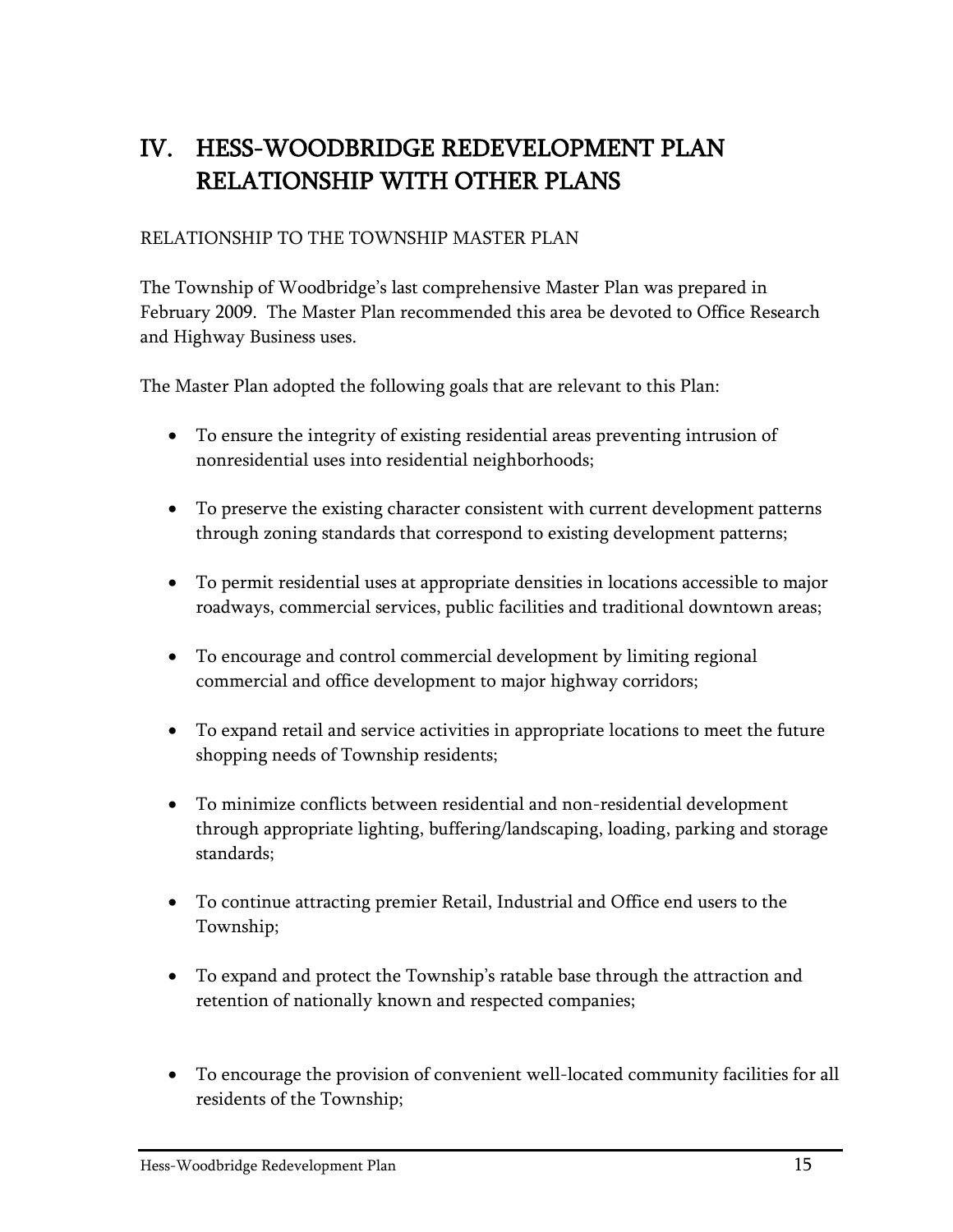- To plan for community facilities that will accommodate anticipated future population trends;
- To provide a network of recreation areas, both public and private, and permanently preserved open space;
- To provide a full range of recreational facilities, both active and passive, to meet the needs of all age groups;
- To continue increasing active recreational opportunities available within the Township.

For all these aforementioned reasons, this redevelopment plan is consistent with the Township Master Plan.

#### MASTER PLANS OF ADJACENT MUNICIPALITIES

The Hess-Woodbridge Redevelopment Area is located along Route 9 and Main Street. It is not near any neighboring municipality. This plan is not expected to have any adverse impact on adjacent municipalities.

#### MIDDLESEX COUNTY PLANS

#### Middlesex County Growth Management Strategy

Between 1990 and 1995, Middlesex County prepared phased Growth Management Strategy to address infrastructure need, regional design and growth management strategies. The County was subdivided into four regions. Woodbridge Township is located in the northeast region, as were all neighboring municipalities.

Phase I of the plan found that large levels of public & private investment were necessary to maintain infrastructure with the highest cost items being maintenance and improvement to sewers, parks and roads.

Phase II of the plan focused on managing actual growth pertaining to five specific case studies. None of the case studies focused on areas of Woodbridge.

In Phase III of the study, three primary recommendations were made as part of the Metropark Case Study: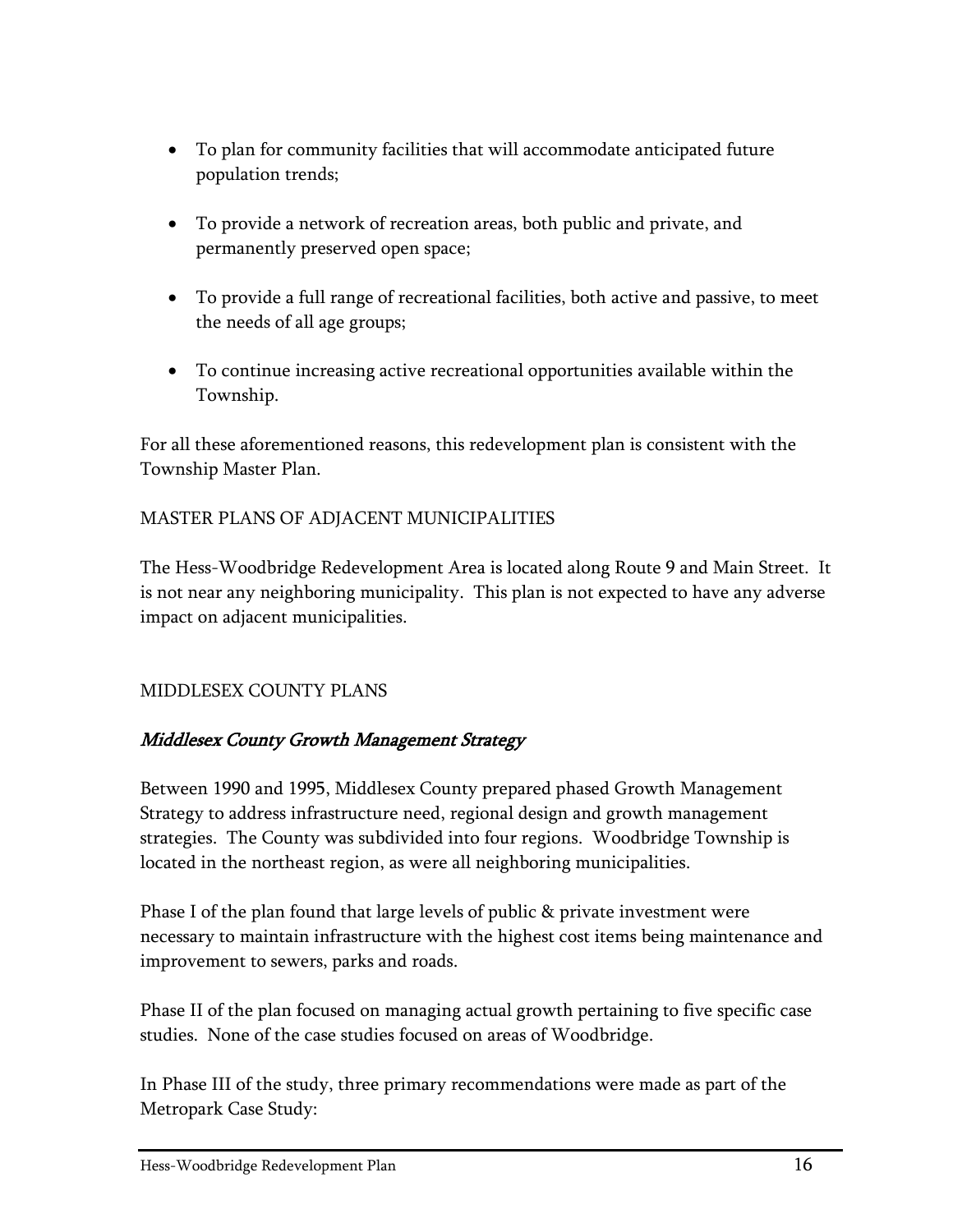- Traffic congestion inhibits growth in the area. Access to Metropark is limited by the narrow rail underpasses and New Jersey Transit's parking expansion will place an even greater burden on local roads. Transportation management measures should be implemented intensively for this area;
- The NJ Transit parking deck project includes the construction of space for retail facilities to better serve commuter needs. Additional retail development to serve nearby office workers should be evaluated;
- Growth in this study area is limited by increasingly scarce buildable land and the need for increased sewage capacity in the Township. A stormwater management plan should be developed for the entire South Branch of the Rahway River drainage area in order to determine the most effective stormwater control measures.

This Redevelopment Plan is consistent with the recommendations discussed in the Middlesex County Growth Management Strategy and will serve to offer some of "the retail development" contemplated for neighboring office workers.

#### Consistency with Middlesex County Master Plan

The Hess-Woodbridge Redevelopment Area is generally consistent with the elements of the Middlesex County Master Plan, a document that addresses sprawl and sustainability in the region. The Hess-Woodbridge Redevelopment Plan relates directly to the goals, values and objectives of the Middlesex County Master Plan which aims to:

- Make fuller use of existing transportation lines and facilities. The County Plan anticipated that public transportation would achieve greater significance as a necessary alternative to the private automobile, with its attendant problems of pollution, energy availability, and congestion;
- Find a more feasible alternative to the present situation of "strip" commercial development found on major roads, and single-family homes on unnecessarily large lots;
- "Cluster" future growth around definable town centers and transportation facilities to include commercial and office employment as well as residential, with land use intensity decreasing as distance from the town center increases.

#### New Jersey State Development & Redevelopment Plan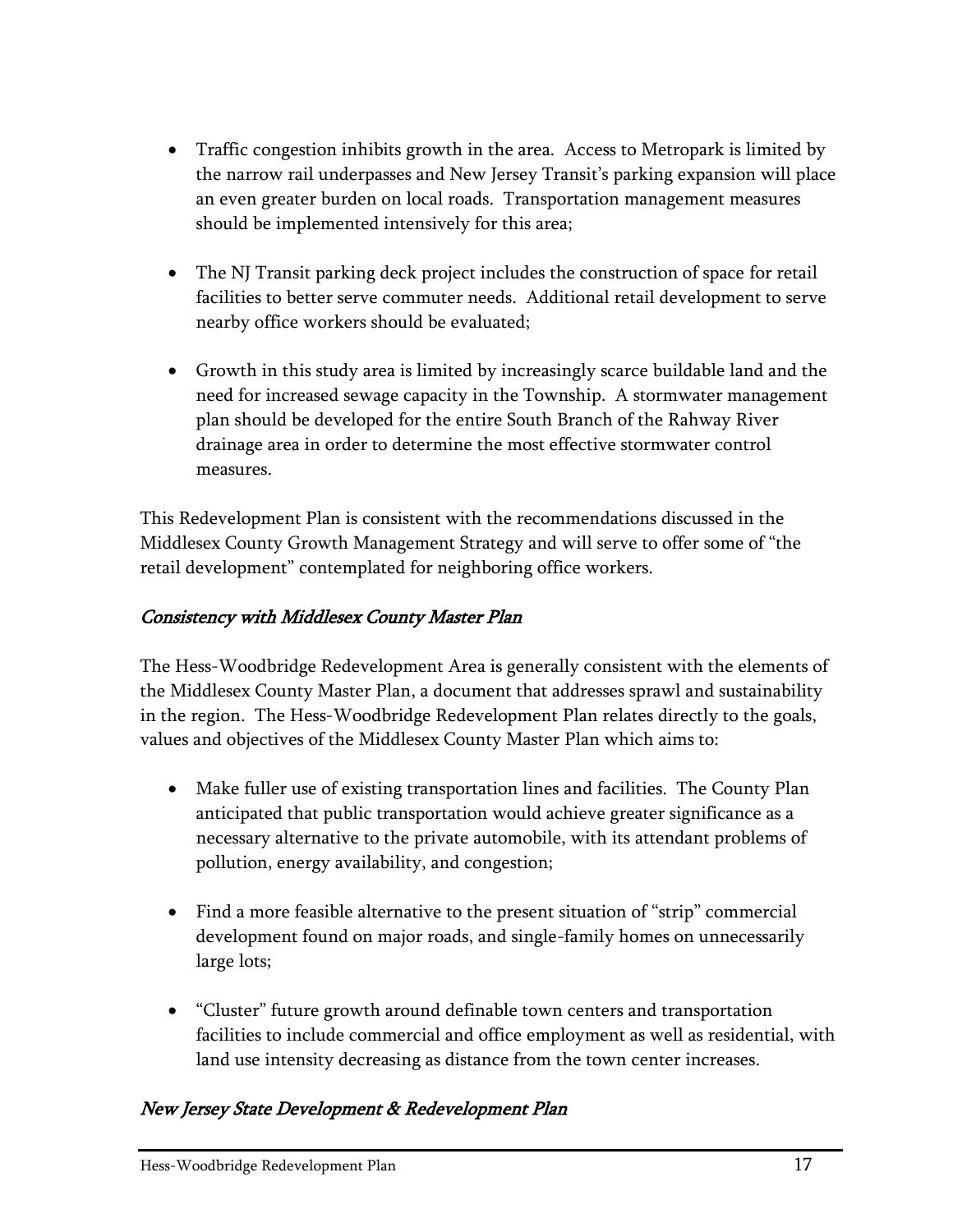The Hess-Woodbridge Redevelopment Plan is consistent and would effectuate the plans and policies of the New Jersey State Development and Redevelopment Plan (SDRP), adopted in 2001. The SDRP is a unique document that guides State-level development and redevelopment policy as well as local and regional planning efforts. This Plan is consistent with the following statewide goals in the SDRP.

- Revitalize the State's cities and towns;
- Promote beneficial economic growth, development and renewal for all residents of New Jersey;
- Protect the environment, prevent and clean up pollution;
- Provide adequate public facilities and services at a reasonable cost;
- Preserve and enhance areas with historic, cultural, scenic, open space, and recreational value;
- Ensure sound and integrated planning and implementation statewide.

The SDRP also includes a State Plan Policy Map, which divides the state into regions, known as Planning Areas, and includes specific goals for each area.

The Policy Map also identifies "Centers", locations into which development is to be directed, "Environs," areas to be protected from future growth. The Township of Woodbridge falls in the 'Metropolitan Planning Area' (PA1). The State Plan recognizes that all communities in this planning area are essentially fully developed; hence much of the change in land uses will occur as redevelopment.

The State Plan's planning objectives for the 'Metropolitan Planning Area' includes:

- Providing for much of the state's future redevelopment;
- Revitalizing cities and towns;
- Redesigning areas of sprawl;
- Protecting the character of existing stable communities.

As of the writing of this Plan, a new State Plan is being developed, called "The State Strategic Plan: New Jersey's State Development and Redevelopment Plan."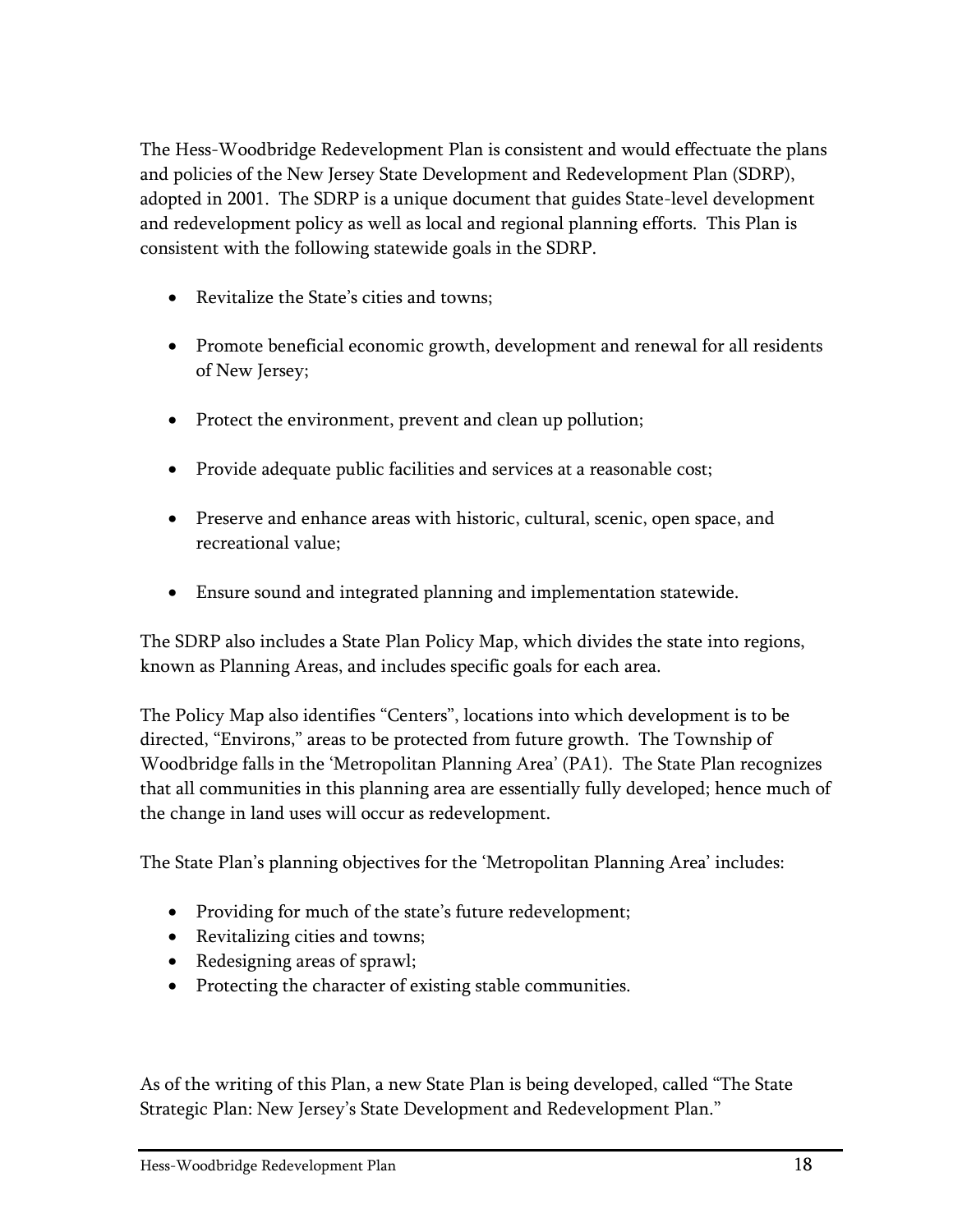This Plan will serve to meet each of these goals for the designated area.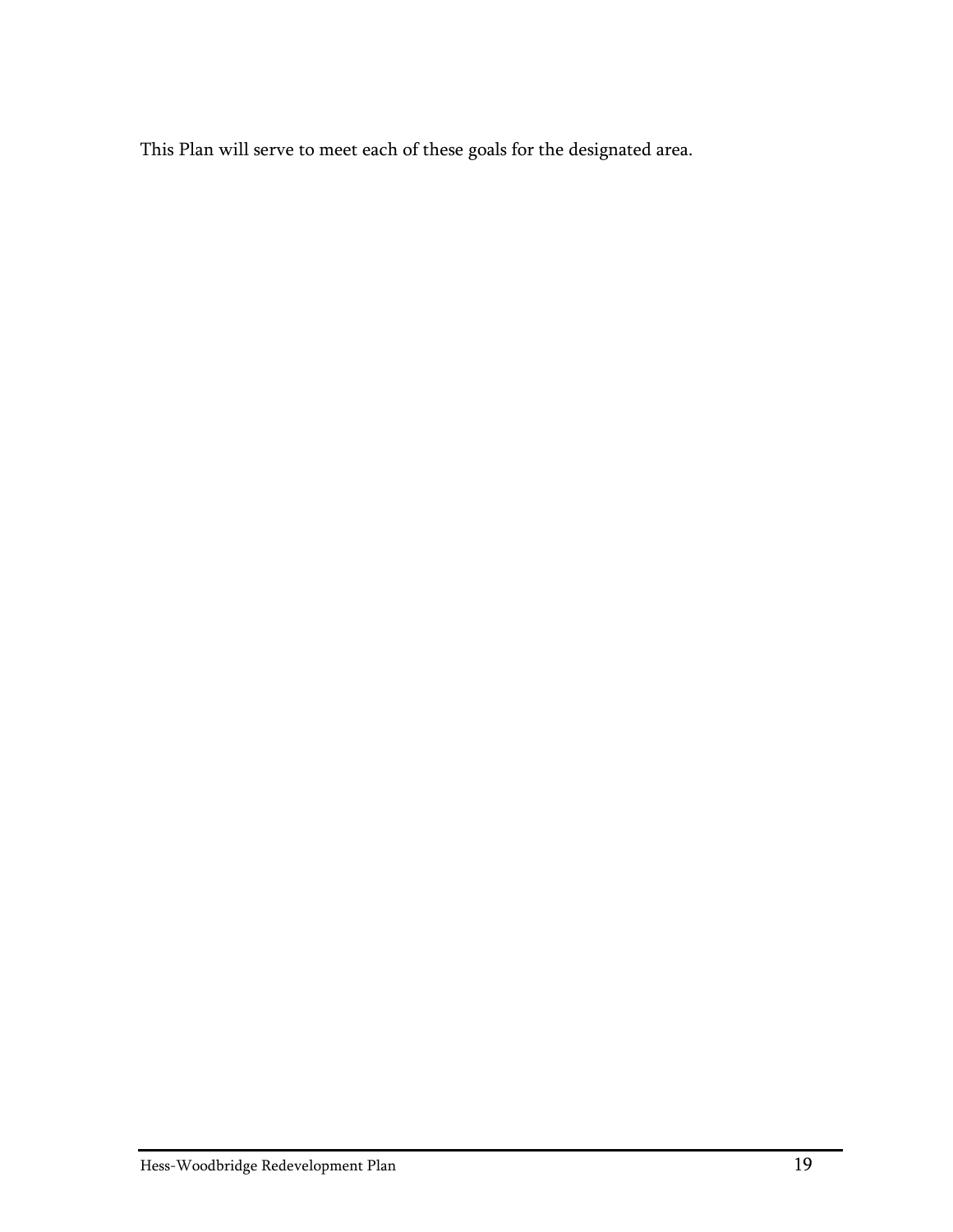### <span id="page-22-0"></span>V. IMPLEMENTATION OF THE REDEVELOPMENT PLAN

#### REDEVELOPMENT ENTITY

The Woodbridge Township Redevelopment Agency will serve as the Redevelopment Entity.

#### Phasing:

- Projects may be developed in phases;
- The phasing may include phased start and completion dates among the various land use components, as well as internal phasing schedules within sections, subject to specific provisions in the redevelopment agreement.

#### Relocation:

There is no relocation that will be required to implement this plan.

#### SELECTION OF DESIGNATED DEVELOPERS

Potential redevelopers will be required to submit to the Redevelopment Entity for review and approval prior to the designation of a redeveloper(s) at a minimum:

- Financial responsibility and capability;
- Estimated development cost;
- Estimated time schedule:
- Conceptual site plans including elevations;
- Fiscal impact analysis.

#### APPOINTMENT OF A DESIGNATED REDEVELOPER

The Redevelopment Entity may select one or more redevelopers to participate in the implementation of the Redevelopment Plan.

As part of the process to be designated a redeveloper, the Redevelopment Entity will negotiate a formal Redevelopment Agreement.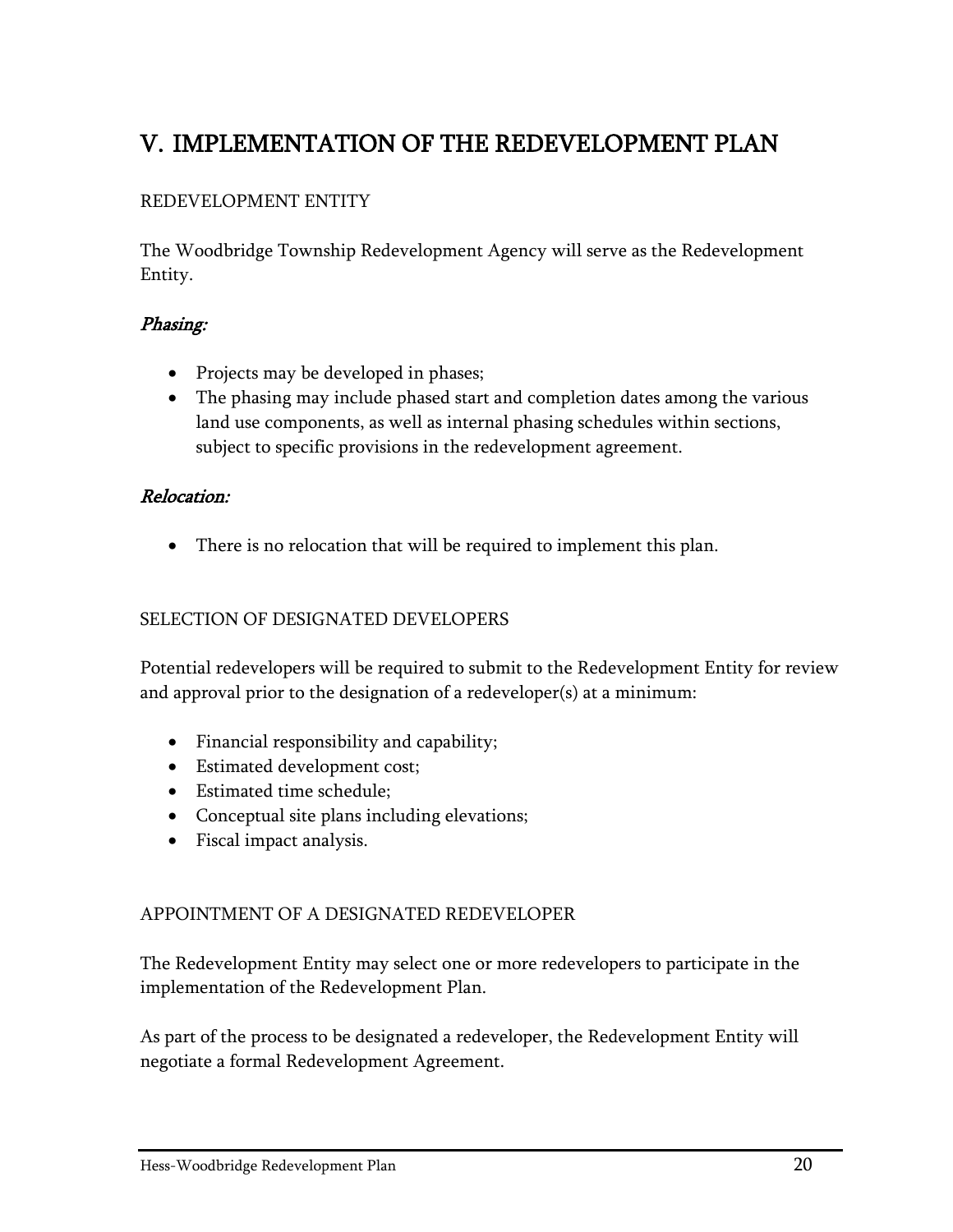Designation of a Redeveloper(s) by the Redevelopment Entity shall be subject to the execution of an appropriate Redevelopment Agreement.

A person or entity that owns or controls the parcels within the Redevelopment Area shall be given priority in the designation of Redeveloper, provided such person or entity has appropriate development experience and financial resources, as this would minimize acquisition costs and delay.

#### CONDITIONS IN REDEVELOPMENT AGREEMENT(S)

Each Redevelopment Agreement will be contingent upon the following conditions, restrictions, and/or requirements.

- 1. Each Redevelopment Agreement will incorporate the pertinent aspects of the selected redeveloper's proposal and will address financial considerations, planning, phasing, development and such other issues as deemed appropriate and/or as required according to state law in order to implement the Redevelopment Plan.
- 2. A designated redeveloper will be obligated to complete on-site improvements as approved, together with any specified off-site improvements, as may be required in accordance with the Redevelopment Plan and the Redevelopment Agreement.
- 3. Any necessary deed of conveyance shall include a restriction that the designated redeveloper and his successors or assigns shall devote land to the uses specified in the Redevelopment Plan and shall not devote such land to any other uses.
- 4. No designated redeveloper will be permitted to dispose of property until the issuance of the Certificate of Completion, unless the prior written consent of the Redevelopment Agency has been obtained other than as may be provided in the Redevelopment Agreement.
- 5. No covenant, agreement, lease, conveyance, or other instrument shall be effective or executed by the Township of Woodbridge and the Redevelopment Entity or by the purchasers or lessees from them, or by any successors in interest of such purchasers or lessees, by which land in the Redevelopment Area is restricted as to sale, lease, or occupancy upon the basis of race, color, creed, religion, ancestry, national origin, sex, or marital status.